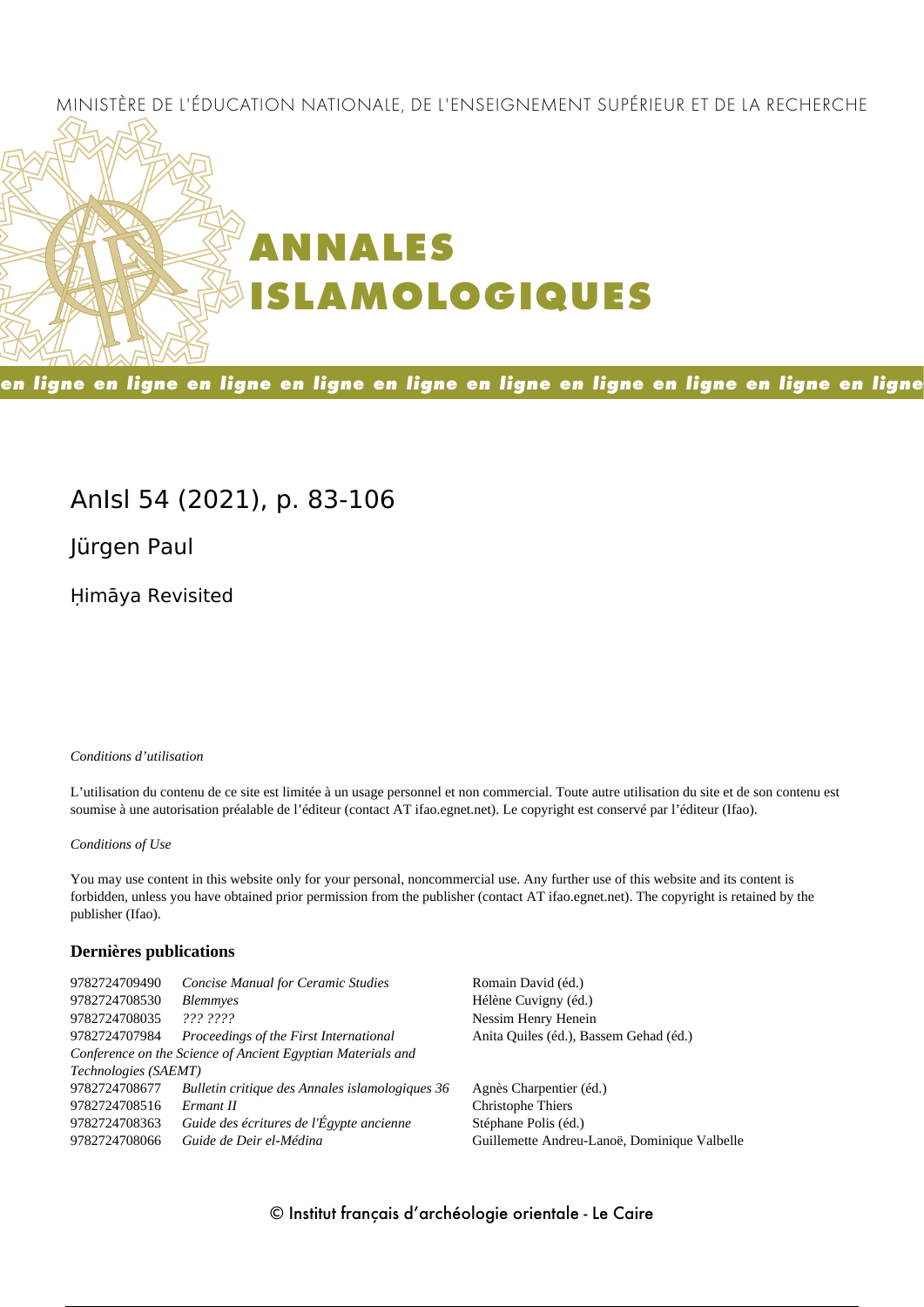#### **Jürgen Paul**\*

# *Ḥimāya* **Revisited**

#### **• abstract**

In 1956, Claude Cahen's study "Notes pour l'histoire de la *ḥimāya* was published in the *Mélanges Louis Massignon.* Cahen assumed that protection (*ḥimāya*) was first sought and granted for land holdings (against fiscal claims), and that the institution then evolved to a personal relationship which no longer necessarily involved land holdings. This subject, of eminent importance for understanding protection, protectors and *protégés* in early (and later) Islamic history, has not gained the attention it certainly deserves.

The article takes another look at Cahen's sources; it tries to extend the source basis. The article shows various uses of the term, in particular the ways *ḥimāya* appointments were used in the Buyid period to integrate leaders on the nomad periphery into government structures. The article also takes the investigation beyond Cahen's time frame, into the 12th century: Cahen thought that the term and the institution did not play a great role in that period any longer, but in eastern Iran especially, it was later used for illegal and undesired practices. In a concluding part, I'll have a look at the use of the term and the institution in the Mongol period.

**Keywords**: Buyid period, institutions, Iran, Mongol period, protection

**<sup>\*</sup>** Jürgen Paul, Martin Luther University Halle-Wittenberg, juergen.paul@orientphil.uni-halle.de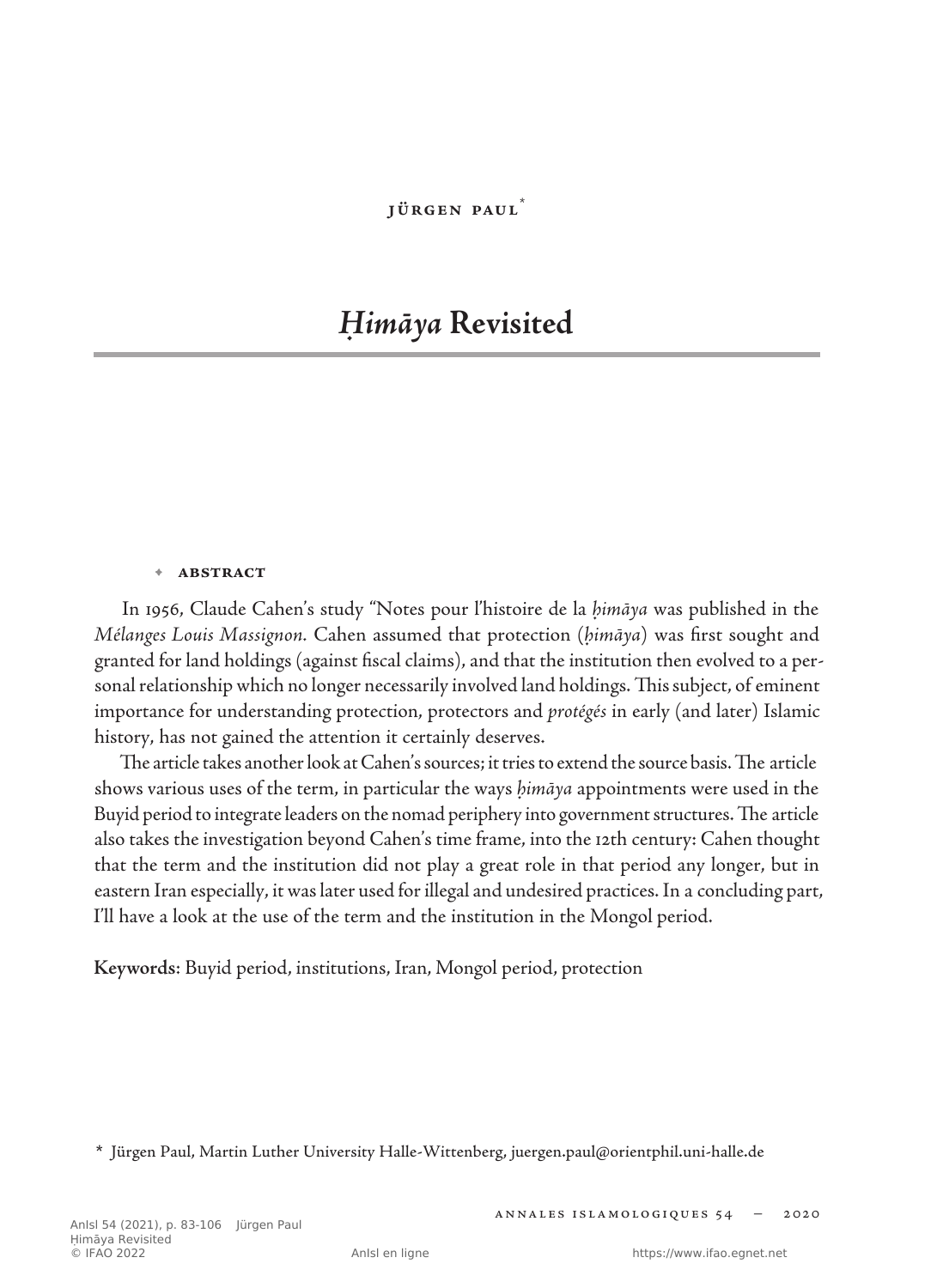#### **• résumé**

#### **Revisiter la** *ḥimāya*

En 1956, l'étude de Claude Cahen «Notes pour l'histoire de la *ḥimāya* » a été publiée dans les *Mélanges Louis Massignon*. Cahen part du principe que la protection (*ḥimāya*) a d'abord été demandée et accordée pour les propriétés foncières (contre les réclamations fiscales), et que l'institution a ensuite évolué vers une relation personnelle qui n'impliquait plus nécessairement des propriétés foncières. Ce sujet, d'une importance éminente pour la compréhension de la protection, des protecteurs et des protégés au début (et plus tard) de l'histoire islamique, n'a pas reçu l'attention qu'il mérite certainement.

L'article se penche à nouveau sur les sources de Cahen; il tente d'élargir la base des sources. L'article montre les différentes utilisations du terme, en particulier la façon dont les nominations de *ḥimāya* ont été utilisées pendant l'époque buyyide pour intégrer les dirigeants de la périphérie nomade dans les structures gouvernementales. L'article porte également l'enquête au‑delà de la période de Cahen, au xII<sup>e</sup> siècle : Cahen pensait que le terme et l'institution ne jouaient plus un grand rôle à cette époque, mais dans l'est de l'Iran en particulier, il a été utilisé plus tard pour des pratiques illégales et indésirables. Dans une dernière partie, j'examine l'utilisation du terme et de l'institution à l'époque mongole.

**Mots-clés**: époque buyyide, institutions, Iran, époque mongole, protection

 **ملخص مراجعة الحماية** في عام ،1956 نُشِرت دراسة كلود كاهِن »مذكرات لتاريخ الحماية« في *Massignon Louis Mélanges*. وفيها يفتر ض كاهِن أن الحماية كانت في البداية تُطْلَب من قبل ملكيات الأراضي (في مواجهة المطالبات الضريبية)، وأن هذا النظام ً المتبع قد تطور الحقا إلى عالقة شخصية لم تعد تعني بالضرورة ملكيات األراضي. إن هذا الموضوع، ذا األهمية البالغة لفهم نظام الحماية والحماة والمحميين في التاريخ الإسلامي المبكر (واللاحق)، لم ينل ما يستحق بلا شك من اهتمام. هذا المقال يعيد بحث مصادر كاهِن؛ ويسعى لتوسيع قاعدة المصادر. ويعرض المقال الاستخدامات المختلفة للمصطلح، وعلى نحو خاص كيف كانت تعيينات الحماية تُستَخدَم في عصر الدولة البُوَيهِيَّة لإدماج زعماء المحيط الخارجي للدولة من الرُحَّل في هياكلها الحكومية. كذلك فإن المقال يمتد بالاستقصاء إلى مدى أبعد من الإطار الزمني لدراسة كاهن، أي إلى القرن الثاني عشر الميلادي: فقد اعتقد كاهِن أن المصطلح والنظام المتبع لم يعد لهما دور ذو أهمية في تلك الفترة، بيد أنه في شرق إيران على نحو خاص، كان المصطلح مستخدمًا في فترة لاحقة لتسمية أشكال من الممارسات غير القانونية وغير المرغوب فيها. وفي جزءٍ ختامي من المقال أقوم بدراسة استخدام المصطلح والنظام المتبع في العصرالمغولي.

**الكلمات المفتاحية**: العصر البُوَيهِي،ّ نُظُم متبعة، إيران، العصر المغولي، حماية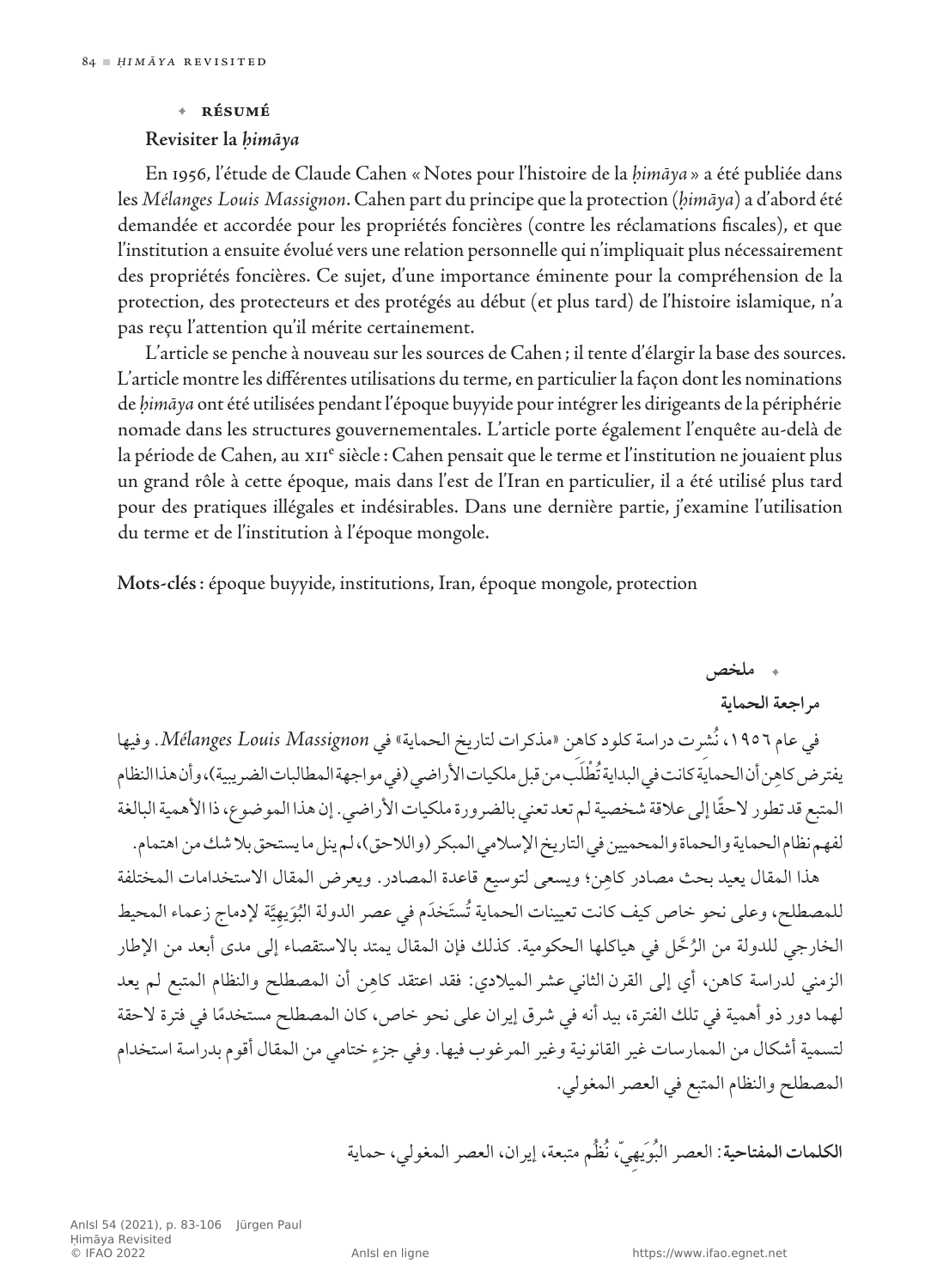## **Introduction**

In 1956, Claude Cahen's study "Notes pour l'histoire de la *ḥimāya*" was published in the Mélanges Louis Massignon.<sup>1</sup> This rather short article should be seen together with its better known pendant, the famous study on the *iqṭāʿ*. 2 Both contribute to a central question in the history of the Islamic empire: how did the empire transform itself into a cluster of more or less regional states? And what was the role of landholding patterns, of control over taxation, and the delegation of political power in this process? All of these questions are far from being answered, and it seems to me that Cahen's essays, now over two generations old, still should be taken seriously.

Regarding *ḥimāya*, one of the words Arabic has for "protection", it is striking that no publication, to the best of my knowledge, has been devoted to it since Cahen's times, at least not as far as the pre‑Mongol period is concerned. Of course, many scholars have contributed to a better understanding of *ḥimāya*, but they all have written on it only in passing. It is therefore the aim of this contribution to take a fresh look at the question. At first, I'll discuss Cahen's article and add results of recent research. Then, I intend to go beyond his time frame, extending the analysis to the pre-Mongol period in general. This means that I'll add the relevant sources to the picture—those that are useful for the 11th and 12th centuries, in Arabic as well as Persian. For earlier periods, there are some sources which have been published since Cahen wrote, in particular the letters of Abū Isḥāq al‑Ṣābiʾ which are an essential source for the Buyid period. And since Cahen restricted his analysis mostly to the western regions (especially the Iraqi lowlands and western Iran), I'll also have a look at the eastern provinces of Iran. The contribution will thus take up Cahen's article, and it will give an overview over the different uses of the term until the Mongol period and also provide a short look at the Mongol period itself. Regionally, the focus will be on Iran. A comparison with other regions such as Syria, Yemen, or the Maghreb would be interesting, but is beyond the scope of this paper.

## **1. Cahen's Article "Notes pour l'histoire de la** *ḥimāya***"**

In this section, I take up Cahen's article, adding results from later research. In general, Cahen follows two sets of arguments. Firstly, he discusses the history of *ḥimāya* as related to older (in part pre‑Islamic) institutions, and secondly, he relates *ḥimāya* to forms of "commendation", a procedure discussed as one of the roots of "feudalism" in Western Europe: weaker persons "commend" their landholdings to stronger ones. In later sections, I'll address meanings of the Arabic term which Cahen does not discuss in detail. These are not linked to Bedouin traditions of levying "protection money" and not to forms of "commendation", either.

**<sup>1</sup>.** Cahen, 1956*.*

**<sup>2</sup>.** Cahen, 1953. Both articles seem to follow a research program aimed at a larger comparison between "feudalism" in Western Europe and parallel or similar phenomena in the Middle East. I cannot take up this question here again; see Paul, 2016a, pp. 36–54.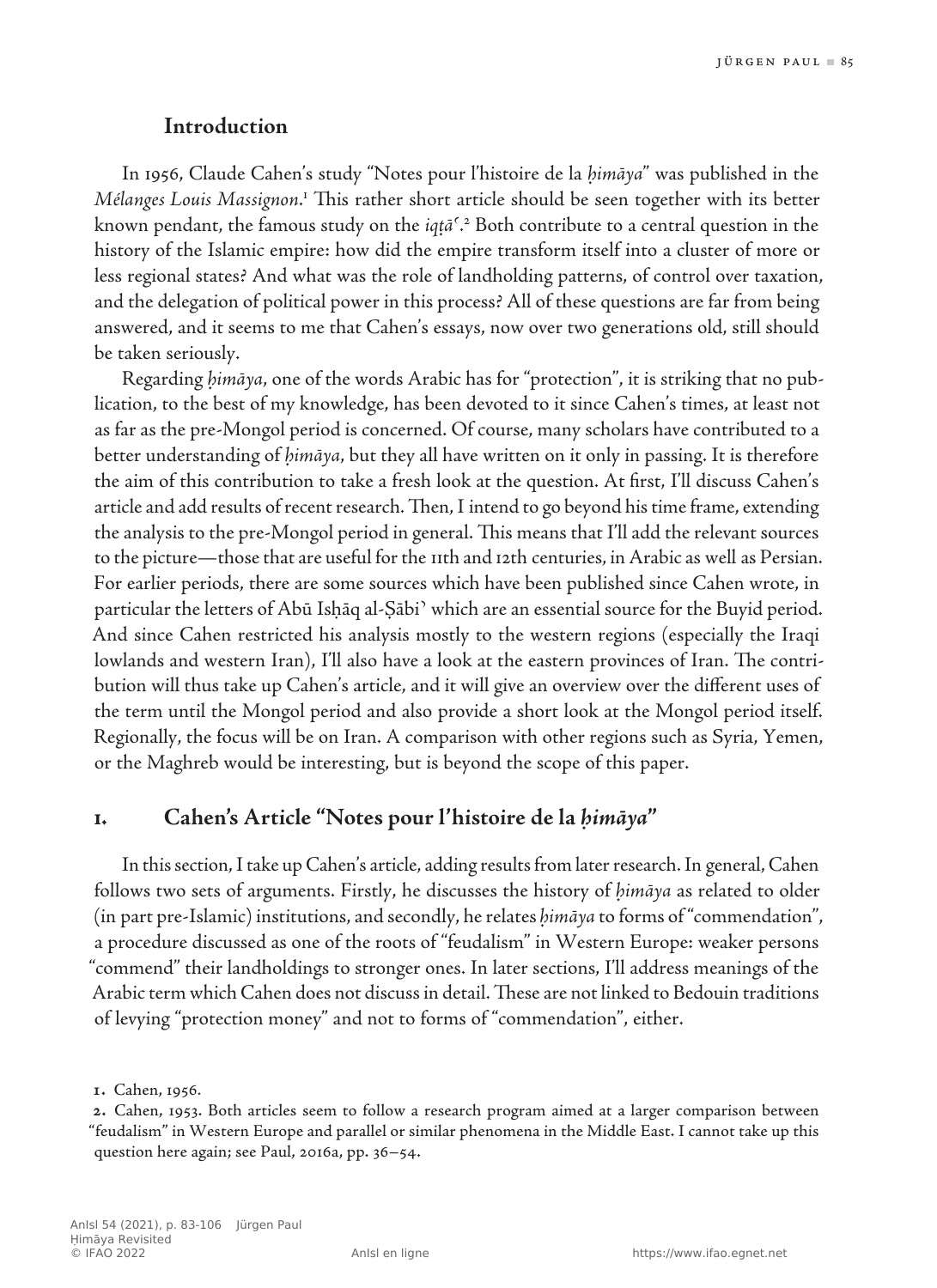One of the very relevant remarks in Cahen's study is that in pre-Islamic times, Bedouins used to take protection money, *ḫifāra*, sometimes also called *ḥimāya*, from caravans passing through their territory. This practice continued into Islamic times when the empire also took *ḫifāra* from merchants, so that a competition emerged between "public" and "private" protection payments.3 Cahen does not pursue this point, however—but we shall see that some of the uses of the term are reminiscent of just these payments, and that many later studies of protection relationships rightly point out that Bedouin forms of offering protection were central in the implementation of *ḥimāya* and other relationships of that kind.

A large part of Cahen's article is devoted to a procedure called *ilǧāʾ* or *talǧiʾa*, derived from Byzantine or Sasanian precedents. In it, a weak person commended his lands to a stronger one in order to get his protection.<sup>4</sup> Protection was needed against evildoers, but also against fiscal abuses.<sup>5</sup> Depending on the social status of those in need of protection, their fate differed. Cahen argues that farmers soon came to be sharecroppers (*métayers*).6 Tsugitaka Sato demonstrates how landowners *tunnāʾ* (sg. *tāniʾ*) were forced to hand over their holdings to neighbouring holders of *iqṭāʿāt* and thus had to leave their villages or else to continue as dependent peasants.7 The close link between protection *ḥimāya* and commendation *talǧiʾa* is evidenced in Ibn Miskawayh who tells us that Turkish military men "protected the people by means of *talǧiʾa*, and the *muqṭaʿ*s protected (*ḥāmū*) the *tānī*s in return for taking protection money from them".<sup>8</sup> Such relationships are not concluded among equals, and in a way they continue things from the conquest period. For north-western Iran, al‑Balāḏurī notes: When the Arabs settled in Azerbaijan, everyone took what he was able to take; some Persians sold their land to the Arabs whereas in other cases, the villages were commended to them for protection money, and the villagers became their tenants.<sup>9</sup>

Cahen also addresses the question of how much had to be paid for protection (and there he leaves the *talǧiʾa* problem and comes to protection issues in general). This differed widely, and the very sparse information we have seems to indicate that the sums were substantial, a second tithe in the case of Qazwīn and Zanǧān<sup>10</sup> and half a tithe in the case of Qum.<sup>11</sup> Both regions are located in western Iran and part of the large province of Ǧibāl.

**3.** The difference between "public" and "private" used to be one of the major issues in late Roman history and the history of medieval Latin Europe. "Public" refers to activities conducted by the Crown, and the taxes taken in by it, whereas "private" is everything else. This distinction was central also to Cahen who, it should be kept in mind, was a trained historian.

**4.** Cahen, 1956, p. 288, quoting al‑Ḫawārizmī, *Mafātiḥ al‑ʿulūm*, p. 62. Indeed this is all that source has on *talǧi*ʾ*a*, but the fact that the procedure is mentioned at all in a handbook for clerks means that it was widespread and practiced in the open.

- **5.** Cahen, 1956, p. 288.
- **6.** Cahen, 1956, p. 289.

**7.** Sato, 1997, p. 34, with reference to Miskawayh, *Taǧārib al‑umam*, II, p. 97.

- **8.** Sato, 1997, p. 34, with reference to Miskawayh, *Taǧārib al‑umam*, II, p. 175.
- **9.** Cahen, 1956, p. 290; al‑Balāḏurī, *Futūḥ al‑buldān*, p. 329.
- **10.** Al-Balāḏurī, *Futūḥ al‑buldān*, p. 323; Cahen, 1956, p. 291.
- **11.** Cahen, 1956, p. 291; al‑Qummī, *Tārīḫ‑I Qum*, pp. 165–166; Drechsler, 1999, pp. 291–292.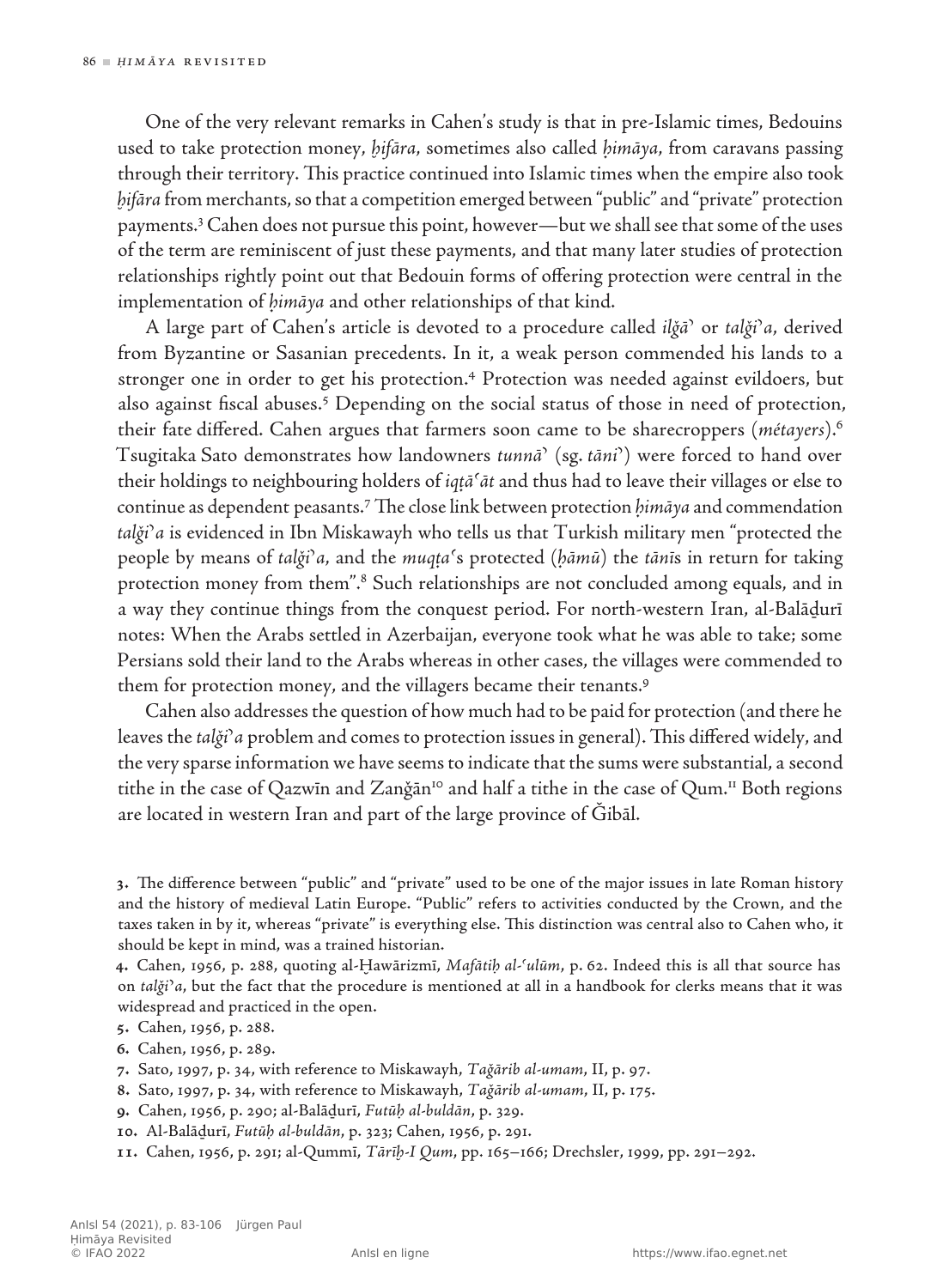Apparently, neither *ḥimāya* nor *talǧiʾa* implied any personal dependence; the relationship stayed financial in essence. But the practice seems to have been widespread: in the Umayyad and early Abbasid periods, big *ḥimāyāt* had come into being, including sometimes entire districts such as Zanǧān and Marāġa (in Azerbaijan). It is also noteworthy that these *ḥimāyāt* were privately owned, for instance they were confiscated from members of the Umayyad dynasty when the Abbasids took over, to end up in private holdings of members of that dynasty.<sup>12</sup>

This system of protection could not last. It came to be a burden for both the government and the people who sought protection. The protectors often did not provide what the agreement was about, but still continued to cash the payments. On the other hand, the government suffered from lower tax receipts. The Buyids therefore tried to rearrange the system by distributing *ḥimāyāt* alongside *iqṭāʿāt*. 13

This was another step in the emergence of private powers between the state and the broad masses of subjects.14 The government could do nothing but accept realities, and *ḥimāya* became an official institution even more than it had been earlier. Protection as an official task was now frequently delegated to private persons. Terms like *ḥimāya*, *ḫifāra* and *ḥirāsa* ("escort of caravans") were used alongside each other. In an appointment deed in the letters of the Buyid vizier, Ismāʿīl b. ʿAbbād called "the Master" (*al‑ṣāḥib*), the appointed (unnamed) person is to protect the cultivated lands in a large region in western Iran, the large province of Ǧibāl (from Rayy to Qazwīn and Qum down to Isfahan) and to take care of security issues of all kind. His endeavours are to be financed by contributions from the regional population, and it is announced that his income is subject to control by the financial authorities. In particular, he is told not to let his troops live off the villages, and not to enlarge their numbers.15 This letter is discussed in another perspective by Maurice Pomerantz (who does not mention Cahen's article in his study). Pomerantz writes:

In order to coopt the most powerful Kurdish chieftains, Ibn ʿAbbād offered some Kurdish leaders exclusive rights to protect the trade routes (*khifāra*) from major cities. Letter 3.5 is a document (*sharṭ*) ordering a certain chieftain to secure the roads and guard the caravans and travellers between the cities of Rayy, Qazvīn […], and Iṣfahān. The document specifies that the addressee is

**14.** Cahen 1956, p. 293.

**15.** Cahen 1956, p. 296; Ibn ʿAbbād, *Rasāʾil*, letter 3.5, p. 61–62.

**<sup>12</sup>.** Cahen, 1956, p. 292. Cahen does not discuss the possibility of a particular use of the term in the case of these privatized holdings. They are reminiscent of older practices known under a related but not identical term. *Ḥimā* could be a kind of private reserve, grazing grounds used as studs, for the private and particular use of members of noble Arab families. Franz, 2005, p. 64, and Chelhod, 1971. The relationship of this old Arabic Bedouin institution to *ḥimāya* has not been discussed anywhere in the literature asfar asI can tell, and thisis certainly not the place to do so. But it isstriking that usurpation loomslarge in both *ḥimā* and *ḥimāya*. **13.** Cahen, 1956, pp. 292–293;Ibn al‑Aṯīr, *al‑Kāmil fī al‑tārīḫ*, VIII, p. 456.In Ibn al‑Aṯīr, thisisthe report about how Muʿizz al‑Dawla (334–356/945–967)introduced the *iqṭāʿ* and distributed *ḥimāyāt*. Whereas the report about the *iqṭāʿāt* is certainly taken from the well-known passage in Miskawayh, *Taǧārib al‑umam*, II, pp. 96 seq., the particularities about *ḥimāyāt* are missing in that source.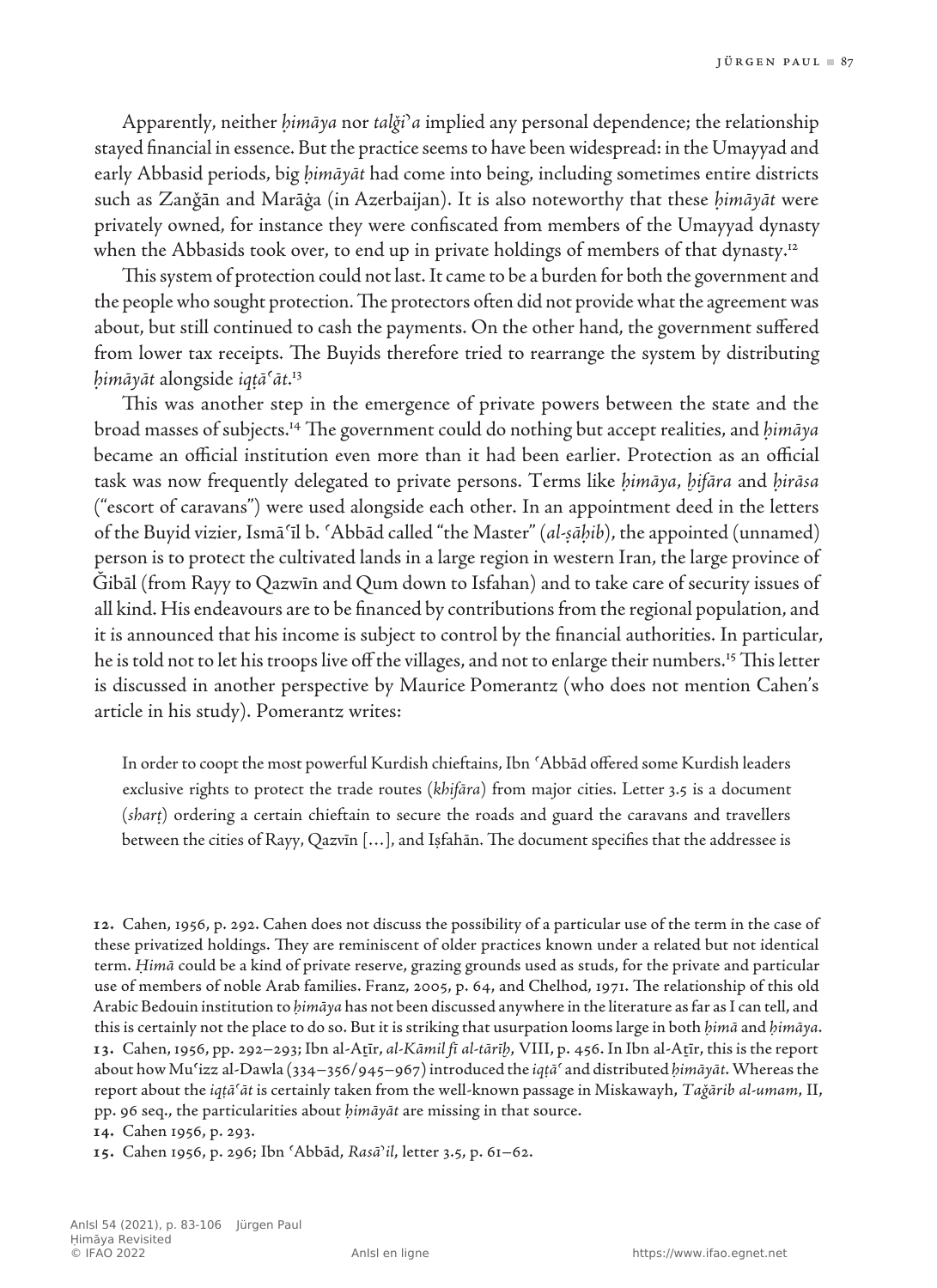responsible for protecting the area from acts of corruption and maintaining the obedience of the other members of his tribe. In particular, it specifies that the tribes should charge only a stipulated amount for the protection of caravans.16

We shall come back to this letter.

*Ḥimāya* was now an official tax alongside others. It was dealt with in a special office, the *dīwān al‑ḥimāya*; for that, Cahen adduces a number of references.17 This office, Kurt Franz theorizes, was in charge of keeping an eye on the protection relationships and the related payments.18 We can add that the existence of *ḥimāya* dues as official taxes is also attested in documents of tax exemption. In the letters of Ibn ʿAbbād, there is a decree abolishing such dues for Iṣfahān19, and in a decree transmitted in the letters of another Buyid vizier, Abū Isḥāq Ibrāhīm al‑Ṣābiʾ (which Cahen does not quote) about the transformation of a former *iqṭāʿ* into what amounts to a private holding, the addressee is privileged with a tax exemption which includes *ḥimāya* dues.20 Another tax exemption in the same collection also lists *ḥimāya* dues among the taxes which are included in the privilege.<sup>21</sup> The same document also has an enumeration of various groups of fiscal agents (some of them possibly tax farmers), and among the taxes they are busy collecting, *ḥimāya* is quoted alongside *ḫarāǧ*. 22 There is therefore little doubt that in the Buyid states, *ḥimāya* was a more or less regular tax and was taken in by a separate taxation apparatus, at least in certain regions and at certain times.

Cahen's article ends with some musings about the fate of *talāǧiʾ* in the new context of widespread *iqṭāʿāt* and a section about *ḥimāya* in an urban context, but both questions cannot be pursued here. As a conclusion, Cahen offers an outlook into the Seljuq period when he says:

**16.** Pomerantz, 2018, p. 146 for this letter.

**17.** Cahen,1956, p. 297.References: al‑Rūḏrāwarī, *Ḏayl kitāb taǧārib al‑umam*, p. 287 where the authorlists *dawāwīn al‑inšā*ʾ *wa‑l‑barīd wa‑l‑ḥimāya*,"offices of correspondence, postalservice/intelligence and *ḥimāya*", probably a local one in Wāsiṭ; another one in the same source, p. 252, where a similarlist is dressed: *al‑ḫabar wa‑l‑barīd wa‑l‑ḥimāya*, "intelligence, postal service and *ḥimāya*". The offices could be linked because they all are concerned with the security of communications and routes. Al‑Muqaddasī, *Aḥsan al‑taqāsīm*, p. 64, gives the total amount of the budget, but remarks that this is without *al-ḥimāyāt wa-l-ǧibāyāt*, "*ḥimāya* and other dues". The same situation, namely that monies coming from "protection" were accounted for separately, seems to be the background for a statement about the tax emoluments from Gurgān province: one of the manuscripts adds that besides the amount quoted, there are important incomes from *himāya* and other dues accruing to the Abbasid government; al‑Muqaddasī, *Aḥsan al‑taqāsīm*, p. 371, note a.

**19.** Ibn ʿAbbād, *Rasāʾil*, letter 1.9, p. 31 (Pomerantz, 2018, p. 136), where the author claims at first that the Buyid government did not have anything to do with such dues – only to announce later that they had been abolished, evidently by this government.

**20.** Al-Ṣābiʾ, *Dīwān al‑rasāʾil*, II, p. 48.

**21.** Al-Ṣābiʾ, *Dīwān al‑rasāʾil*, II, p. 398. It is interesting to note that the *ḥimāya* dues are listed separately from the *maṣāliḥ al-sulṭāniyya*, "the Sultan's dues". "Sulṭān" is a term for "legitimate power" in this period. **22.** Al-Ṣābiʾ, *Dīwān al‑rasāʾil*, II, p. 401.

**<sup>18</sup>.** Franz, 2007*,* p. 233.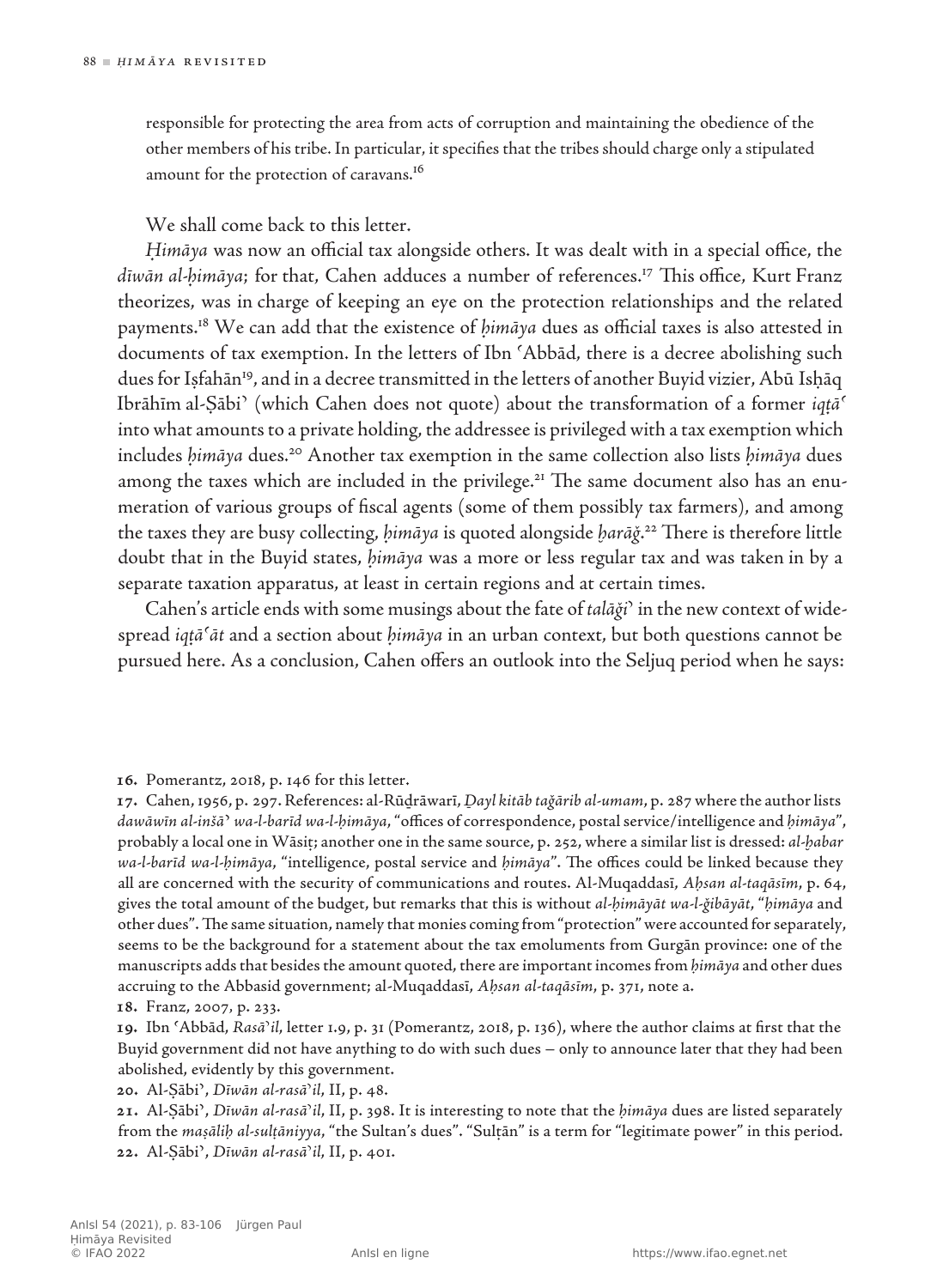Fearing indigenous uprisings, the Turkish sovereigns conferred on the army directly the task of keeping order in the cities and everywhere else as far as possible. When their power declined, the development of large feudal commandments united in one hand the various powers which the Buyids still had taken care to distinguish, and therefore there was no need any longer to mention them separately.<sup>23</sup>

Therefore, Cahen argues, we do not hear so much of *ḥimāya* in the later sources. Later sources will be studied below, and we shall see that Cahen's statement has to be qualified.

#### **2. Protection as an Official Task**

In the following sections, I discuss meanings and uses of the term *ḥimāya* which Cahen does not mention or does not dwell on in detail.

First, a basic fact must be stated which Cahen did not develop: Protection, of the trading routes as well as of the population, was the task of the ruler. This included not only fighting robbers and highwaymen, but also keeping order in the relationship between nomad and sedentary. The emergence of private protection relationships, with all they entailed in ways of extra payments, meant that rulers had failed in this elementary task. This was seen quite clearly in notable landowning circles. Thus, we read in the *Tārīb-i Qum* that the region (that is to say the regional landowners) was subject to half a tithe extra payment.<sup>24</sup> The text is not so clear about who is entitled to this payment, but it is explicit in that these people molest the taxpayers and demand more on top of the half tithe for their clerks and retainers (probably including armed followers), but do not provide any protection.

This is unjust, because the reason for taking in the *ḫarāǧ* which has been made mandatory for the people and has been imposed on them, is exactly that it is for protecting the subjects […] so that their flocks/possessions,<sup>25</sup> their children and cultivated lands<sup>26</sup> and families/womenfolk<sup>27</sup> are safe and protected from all disasters. And a ruler who takes in the *ḫarāǧ* from a district year after year has to be their benefactor and protector and must not tolerate that anybody disturbs them. Therefore, great people/the ancestors<sup>28</sup> have said 'No taxation without protection'.<sup>29</sup>

**25.** *Amwāl*. This term is used for "belongings" in an unspecified way, but also for flocks in particular.

**28.** *Buzurgān*.

**<sup>23</sup>.** Cahen, 1956, p. 300.

**<sup>24</sup>.** Cahen, 1956, p. 291: People in Qum paid half a tithe extra but otherwise were subject to the *ḫarāǧ*. Drechsler,1999, pp. 291–292.In the beginning ofthe relevant passage, we have *gurdānwa-ḥimāyat kunandagān* as those who originally were the recipients of the tax which later became the half tithe, "intrepid warriors and protectors". I wonder whether we also could read *kurdān* instead, thus "Kurds and protectors", which would tie in with the situation in general.

**<sup>26</sup>.** *Amlāk*.

**<sup>27</sup>.** *Ahālī*.

**<sup>29</sup>.** Al-Qummī, *Tārīḫ-i Qum*, p. 166. The slogan is *al‑ḥimāya ṯumma al‑ǧibāya*.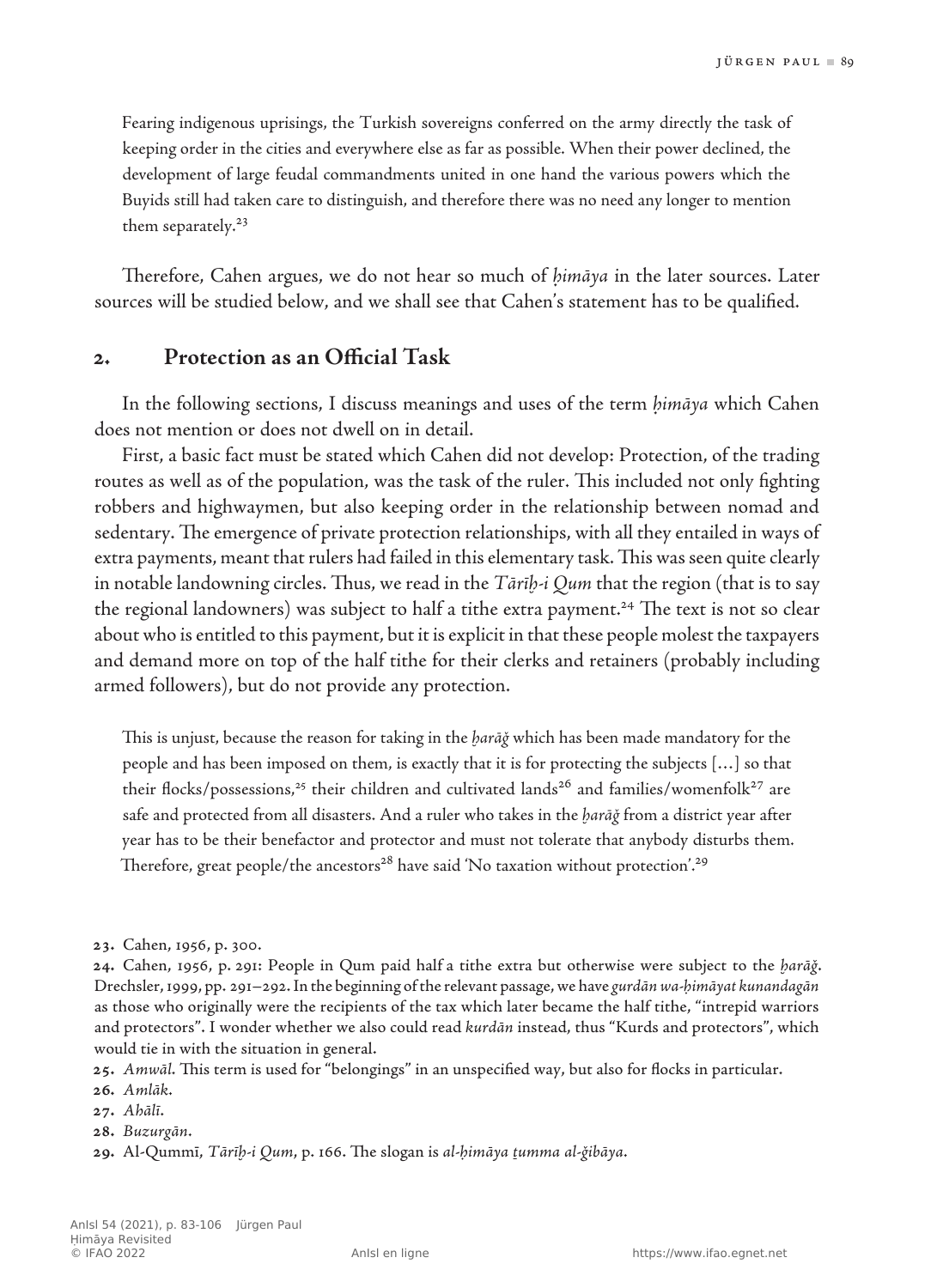The landowners in Qum thought that the government had the duty to protect them, and that this was exactly what they paid the *ḫarāǧ* tax for. But the government evidently was unable to deliver on this point. It is thus interesting to note that, in a text written from the government perspective, the same principle is stated: the *ḫarāǧ* "is God's wealth and in it are the strength of His bondsmen and the protection of His countries".30

The idea that taxation was so closely linked to protection (expressed in a rhyming form combining *ǧibāya* and *ḥimāya*) was to prevail at least in Hanafi legal thinking.31 This was formulated in classical pre-Mongol Hanafi textbooks and survived into the Ottoman Empire.<sup>32</sup> Colin Imber writes: "In Hanafi doctrine, taxation is an element in a reciprocally binding contract between the ruler and people: there is no taxation without protection (*al‑jibaya bi'l‑himaya*). In allowing the rebels to prevail, the just ruler did not protect his subjects, and so loses the right to taxation".<sup>33</sup>

Rulers and their entourage accepted the duty to protect their subjects as a central task, in particular the protection of the Muslim lands against external enemies. *Ḥimāyat al‑bayḍa* is routinely referred to as such a task in the letters of Abū Isḥāq Ibrāhīm al‑Ṣābiʾ, sometimes paralleled by the (practically synonymous) *ḥiyāṭat al‑ḥawza*. This is a task in which both the caliph and the Buyid ruler have a share.34 Regional rulers with whom the Buyid ʿIzz al‑Dawla Baḫtiyār (356–367/967–978) wanted to establish an alliance were admonished to show loyalty—the addressee is asked to "fight with me for the protection of the Muslim lands".<sup>35</sup> The Buyids are praised for their success in this endeavour<sup>36</sup> and loyal servants have their merits in this field.<sup>37</sup>

*Ḥimāyat al-bayḍa* can also refer to inner security; in this case in a letter written in rabīʿ I 375/beg. July 22, 985 on behalf of caliph al‑Ṭāʾiʿ to the Buyid ruler Ṣamṣām al‑Dawla (r. in Iraq 372–376/983–987, in Fars 380–388/990–998) who had arrested the Dailamī leader

**32.** Such asthe Transoxanian thinkers al‑Kāsānī and Marġinānī. See Heidemann, 2002, p. 326.The classical Hanafite position isformulated e.g. in al-Kāsānī, *Badāʾiʿ al‑ṣanāʾiʿ*,II, p. 885 (continuous pagination), in the book on *zakāt*. "One of the conditions of the ruler being permitted to take in the *zakāt* tax is that the imam [the ruler] indeed provides protection." *Wa‑amā šarṭ wilāyat al‑aḫḏ fa‑anwāʿ: minhā wuǧūd al‑ḥimāya min al‑imām*, and the argument given by Imber follows: if rebels have succeeded in taking taxes from a village or town, the inhabitants there are not subject to another payment to the legitimate ruler because he has failed to protect them.

**33.** Imber, 1997, p. 71. This problem was already discussed by the notables of Nishapur in 1038 AD when they had to decide whether they should resist the Seljuq invaders. See Paul, 2005.

**34.** Al-Ṣābiʾ, *Dīwān al-rasāʾil*, I, p. 102, and in more general terms vol. II, p. 140; also alluded to as a shared task in vol. II, p. 184 and p. 430.

**35.** Al-Ṣābiʾ, *Dīwān al-rasāʾil*, I, p. 51. The addressee is Abū Taġlib (Ḥamdānid ruler, 356–369/967–979), and the phrase runs *al‑kawn fī ḥimāyat al‑bayḍa maʿī*.

**36.** Al-Ṣābiʾ, *Dīwān al-rasāʾil*, I, p. 77.

**37.** Al-Ṣābiʾ, *Dīwān al-rasāʾil*, I, p. 418.

**<sup>30</sup>.** In the appointment which al‑Ṭāʾiʿ allegedly wrote for Faḫr al‑Dawla, preserved in al‑Qalqašandī, *Ṣubḥ al‑aʿšā* X (al‑Maṭbaʿa al‑Amīriyya ed.), p. 26, and X (Dār al‑Kutub al‑ʿIlmiyya ed.), p. 25: [*al‑ḫarāǧ*] *māl Allāh allaḏī bihi quwwat ʿibādihī wa‑ḥimāyat bilādihi*.

**<sup>31</sup>.** The Qumis were never known to be Hanafis. Twelver Shiism was predominant in that region early on, and forms of proto‑Shiism before the Twelvers emerged as a separate group.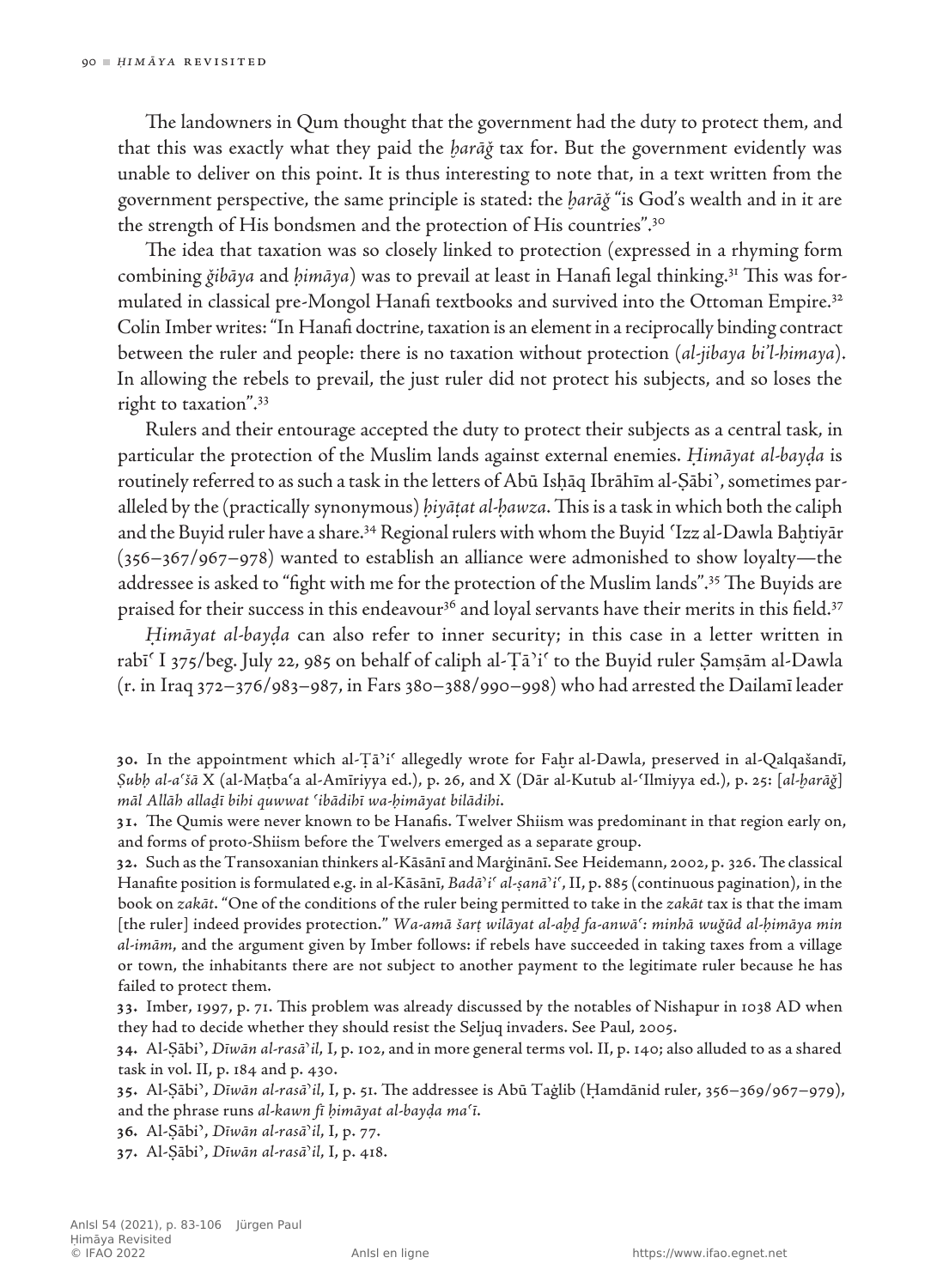Asfār b. Kurdawayh. The Buyid not only earned benefit from the caliph, but this also was meritorious in *ḥimāyat al‑bayḍa*. 38

Government troopers were garrisoned in towns in western Iran in order to provide protection, and they took in extra money called *ḥimāya*. There is a complaint filed by the people of Rāwand, a small town in the oasis of Kāšān (same region as Qum), who disapproved of a military slave being sent to them and their region. This complaint is rebuffed. Subjects do not have a say in such matters, and the military slave (and his troops) are garrisoned there for the purpose of protection.<sup>39</sup>

Perhaps such a practice was not a singular case. In an appointment for the Buyid Faḫr al-Dawla (r. in Gibāl 373–387/983–997) written on behalf of the caliph al-Ta<sup>3</sup>i<sup>c</sup> and transmitted in the letters of Abū Isḥāq al‑Ṣābiʾ, one item is that the Buyid is to select appropriate people for the *ḥimāya* of his regions, and in particular those who could draw popular support so that in case of need, well-equipped people would join them.<sup>40</sup> A very similar text is extant in al‑Qalqašandī's large compendium; it goes back to Abū Isḥāq and possibly to the same document. In al‑Qalqašandī, again, Faḫr al‑Dawla is to appoint appropriate persons for the *ḥimāya* in his regions, men who are quick to respond when called upon. And the ruler is to see to it that the guardians are well equipped (including arms), so that they can guard the "frontier of the roads" *ṯaġr al‑masālik*. He is also to provide them with all they need, in particular foodstuffs and fodder for their mounts so that they do not have to live off the land.<sup>41</sup>

It is therefore possible that in some regions, parts of Ǧibāl for example, troopers were garrisoned in certain towns for the purpose of protection and inner security in general, and that these forces were paid with the proceedings of the *ḥimāya* tax. It is also possible that local people were dissatisfied with their performance and complained that their safety in fact did not improve by their presence. But all the same, this procedure still could be seen as an attempt by the central government to take care of safety issues directly. Such attempts were made in Gibāl but apparently not in other regions: neither the Iraqi lowlands nor the steppe and desert regions bordering on the irrigated land in Iraq nor the mountainous regions of western Iran, including other tracts of Gibal. Whereas in Iraq, Arab Bedouin groups were the issue, the government had to deal with Kurds in western Iran.<sup>42</sup>

**42.** It is not at allsure whether these groups were "Kurds" in the sense that they spoke a language we would today classify as Kurdish.

**<sup>38</sup>.** Al-Ṣābiʾ, *Dīwān al-rasāʾil*, II, p. 184. Asfār was one of the central military leaders for ʿAḍud al‑Dawla; Busse, 1969, p. 65.

**<sup>39</sup>.** Ibn ʿAbbād, *Rasāʾil*, letter 16.6, p. 211; see Pomerantz, 2018, p. 149.

**<sup>40</sup>.** Al-Ṣābiʾ, *Dīwān al-rasāʾil*, II, p. 120.

**<sup>41</sup>.** Al-Qalqašandī, *Ṣubḥ al-aʿšā*, X, (al‑Maṭbaʿa al‑Amīriyya ed.), pp. 21, 23–24, and X (Dār al‑Kutub al- $\langle$ Ilmiyya ed.), pp. 22–23.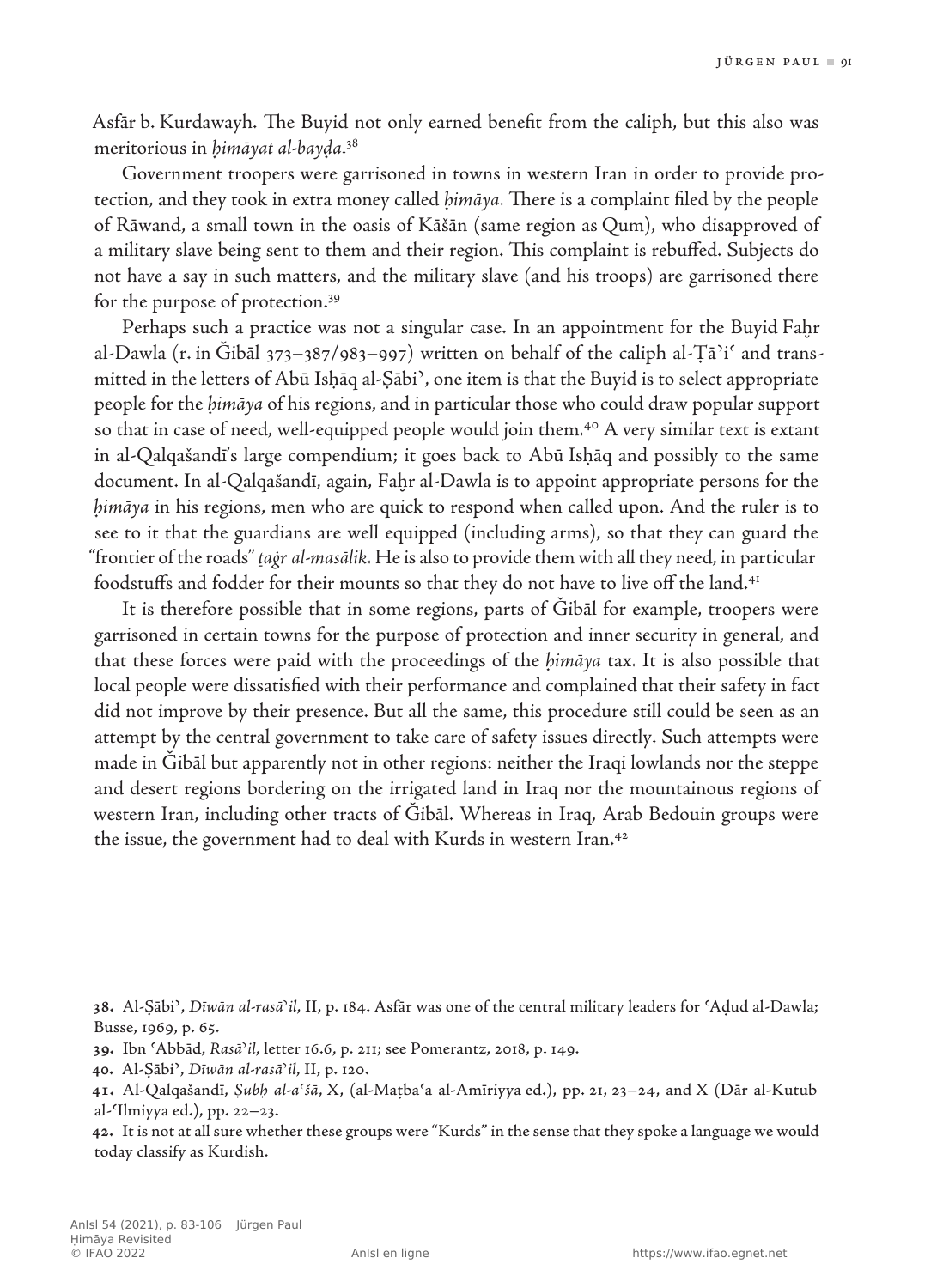## **3. Protection Delegated to Arab Bedouin Groups and Kurds**

In this section, I take up Cahen's argument that *ḥimāya* can be related to *ḫifāra*, and I extend the argument so that, on the side of the Arab Bedouins and Kurds, forms of using *ḥimāya* as a means to gain control over land are included, and on the side of the (Buyid) rulers, forms of integrating these groups and their leaders into their networks of power are also highlighted. Even more as Cahen thought, *ḥimāya* can be seen as an instrument in building local and regional power structures.

Taking protection money from caravans is a time-honoured Bedouin practice. This protection money was known as *ḫifāra*. Protection relationships extended also to settled lands, oases and towns, in a more general way. Ethnographers have described the *uḫuwwa* ("brotherhood") alliances which frequently degenerated into extortion.<sup>43</sup> Cahen evokes this special type of nomad-sedentary relation only briefly, but he discusses a new form of obligations for a lord: "upkeep of public order, defense of villages, of cultivated fields, of transports of foodstuffs against hold-ups by robbers", and the protection of caravans comes naturally with all that. In these new forms of obligations, Cahen sees a mixture of those accruing from *talǧiʾa* and those coming from the older Arab *ḫifāra*. 44

Later authors have insisted on the importance of *ḫifāra* and related practices instead of putting forward the *talǧiʾa* when discussing Buyid-period *ḥimāya*. Busse gives an overview over the cases he could identify in his sources. He remarks that *ḥimāya* at first was instituted on the same lines as the *iqṭāʿ*. 45 He lists the following regions where *ḥimāya* was allotted to government partners or officials: *Ṭarīq Ḫurāsān* (the road leading from Baghdad to the mountains in the east, with Ḥulwān as an important urban centre)<sup>46</sup>, *Țarīq al-Furāt* (the Euphrates road)<sup>47</sup> and the "West side of Baghdad".<sup>48</sup>

The most prominent cases of large scale *ḥimāya* in this period concern Bedouin and other Arabs in Iraq on the one hand and Kurdish groups in western Iran on the other. Quite a number of regionally important Arab leaders held *ḥimāya* positions on behalf of Baghdadi Buyids.

The "Lord of the Marshes" (the swampy regions along the lower course of the Euphrates and Tigris rivers), ʿImrān b. Šāhīn, held the *ḥimāya* of that region in the mid‑4th/10thcentury together with other offices.49 This man, originally an adventurer, was appointed to the *ḥimāya* not by the caliph or a Buyid ruler, but by one of the Barīdīs, the famous tax governors there.<sup>50</sup>

**43.** Lange, 2005, pp. 102–108, with further discussion.

**46.** The list in Busse, 1969, pp. 322–323. *Ṭarīq Ḫurāsān*: Ibn al‑Aṯīr, *al‑Kāmil fī al‑tārīḫ*, IX, p. 192, s.a. 397.

**47.** Miskawayh, *Taǧārib al-umam*, II, p. 48, s.a. 357.

**48.** Ibn al-Aṯīr, *al-Kāmil fī al-tārīḫ*, IX, p. 437, s.a. 425.

**49.** Sato, 1997, p. 39; Ibn al-Aṯīr, *al-Kāmil fī al-tārīḫ*, VIII, p. 481. This man was an important player in the inner‑Buyid struggle during the reign of ʿIzz al‑Dawla Baḫtiyār.

**50.** Ibn al-Aṯīr, *al-Kāmil fī al-tārīḫ*, VIII, p. 481, s.a. 338. *Wa‑qalladahū ḥimāyat al‑Ǧāmida wa‑nawāḥī al‑baṭāʾiḥ*.

**<sup>44</sup>.** Cahen, 1956, p. 294.

**<sup>45</sup>.** Busse, 1969, p. 322.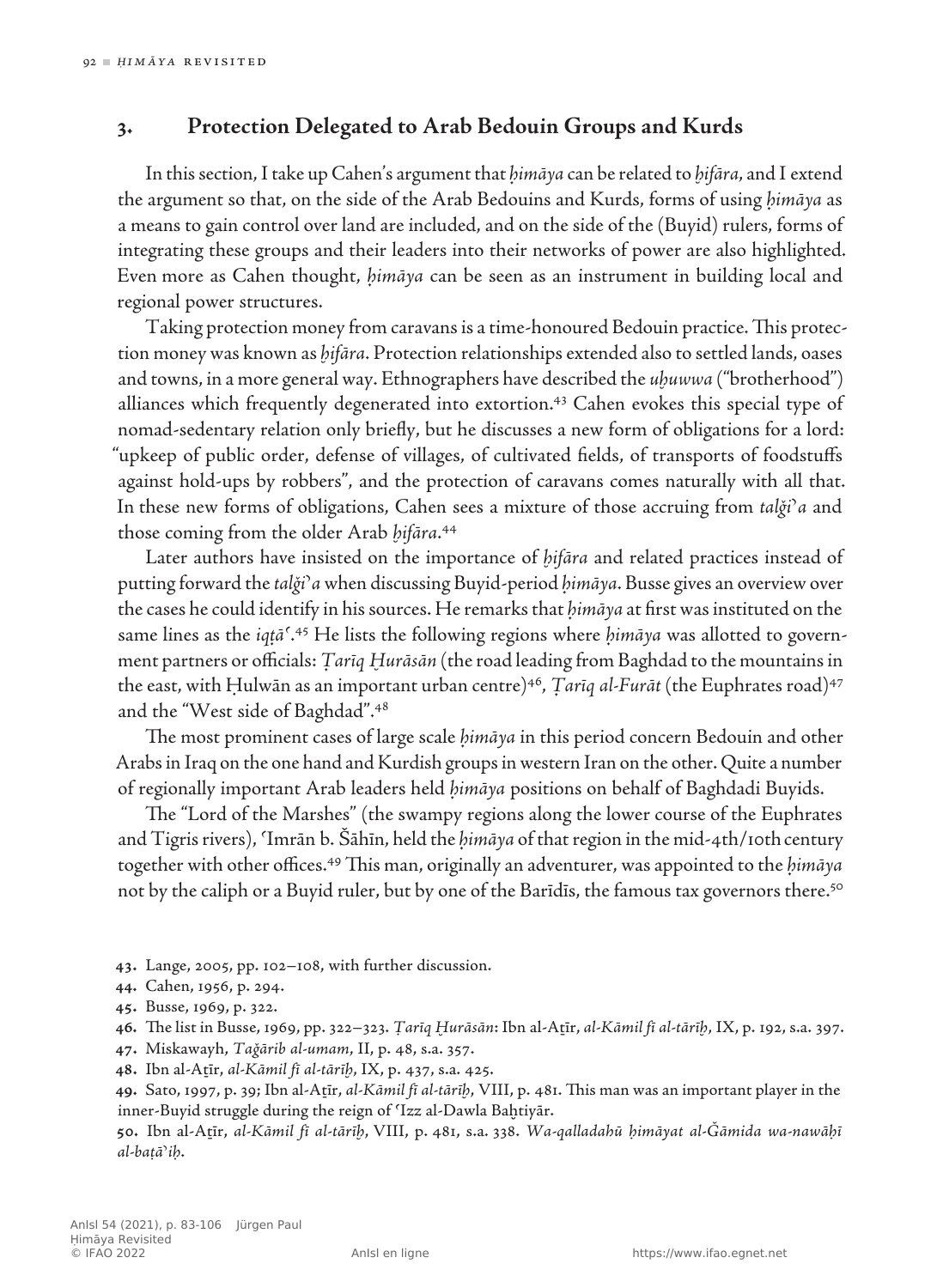More prominently, Abū Țarīf 'Ulyān b. Timāl (the Banū Timāl then were the leading family of the Banū Hafāğa) was invested with the *himāya* in and around Kufa.<sup>51</sup> The appointment is extant in the letters of Abū Isḥāq al‑Ṣābiʾ.52 The appointee is told to protect caravans and settled peasants from robbers and to actively pursue evildoers whom he is to punish according to the Quranic prescriptions (this means the death penalty for highway robbery). He also is told to protect draft animals and grazing flocks and to return such beasts as should have been stolen. Concerning protection money, this is not specified in the document, but the incumbent is told not to be heavy on the people. The repartition of the tax emoluments is not mentioned at all. But the appointee is reminded that he answers with his wealth and his body for his deeds.<sup>53</sup>

Kurt Franz discusses the Banū Ṯimāl and the Ḫafāǧa in southern Iraq in detail. He comes to the conclusion that through several generations, they did not try to establish any kind of territorial rule in the region, but used their position to continue a largely mobile lifestyle and that their interest in *ḥimāya* was financial since they derived an important part of their income from that. They were not above turning their *ḥimāya* into a license to plunder, either.54 Occasionally, warriors of the Banū Ḫafāǧa were also recruited into Buyid forces. The results, however, were not encouraging.<sup>55</sup>

Another prominent case are the Banū ʿUqayl who, in a number of branches, established dynastic lordships in parts of northern Iraq.56 One of their rulers, al‑Muqallad b. al‑Musayyab (r. in Mosul 386–391/996–1001) was invested first with the *ḥimāya* "west of the Euphrates" and then also with the *ḥimāya* of Kufa and its region in 387/997 where he replaced one of the Banū Timāl.<sup>57</sup> It is interesting to see that the position of *himāya* was subject to being delegated (over more than one man) just as a governorship was, and that, by the same token, conflicts could arise between the men who held a position in this chain of delegation acts.<sup>58</sup> Moreover, the holder of *ḥimāya* was entitled to the "*ḥimāya* dues" *rusūm al‑ḥimāya* even if the region was

**52.** Al-Ṣābiʾ, *Dīwān al-rasāʾil*, II, p. 255.The document istransmitted also in al‑Qalqašandī, *Ṣubḥ al‑aʿšā*, X, (al‑Maṭbaʿa al‑Amīriyya ed.), pp. 262–263, and X (Dār al‑Kutub al‑ʿIlmiyya ed.), pp. 272–273, taken from al‑Ṣābiʾ. Mentioned in Ibn al‑Aṯīr, *al-Kāmil fī al-tārīḫ*, IX, p. 39,s.a. 374/984–985.Ibn al‑Aṯīr addsthatthis was the "beginning of the emirate of the Banū Ṯimāl". See also Busse, 1969, p. 323, and Cahen, 1956, p. 299. In the transmitted appointment deed, the writer alludes to a relationship of *iṣṭināʿ*, "fostering", between the Buyid caliph and the appointed Bedouin leader. For this, see Mottahedeh, 2001. The appointed man is thus seen as part of the networks of patronage around the ruler.

**53.** Al-Qalqašandī, *Ṣubḥ al-aʿšā*, X,(al‑Maṭbaʿa al‑Amīriyya ed.), p. 263, and X (Dār al‑Kutub al‑ʿIlmiyya ed.), pp. 272–273.

**54.** Franz, 2007, pp. 225–228. Franz is able to trace the Banū Ṯimāl as leading family of the Banū Ḫafāǧa until the mid‑11th century.

**55.** Franz, 2007, p. 235.

**57.** Al-Rūḏrāwarī, *Ḏayl kitāb taǧārib al‑umam*, pp. 283, 293; Cahen, 1956, p. 297; Sato, 1997, p. 40; Busse, 1969, p. 323; Franz, 2007, p. 228.

**58.** Al-Rūḏrāwarī, *Ḏayl kitāb taǧārib al‑umam*, p. 283; Busse, 1969, p. 323.

**<sup>51</sup>.** Mentioned in Cahen, 1956, p. 299. Cahen qualifies the Banū Ṯimāl as trying to set up local *seigneuries*, lordships. Mentioned also in Sato, 1997, p. 39.

**<sup>56</sup>.** Bosworth, 2000.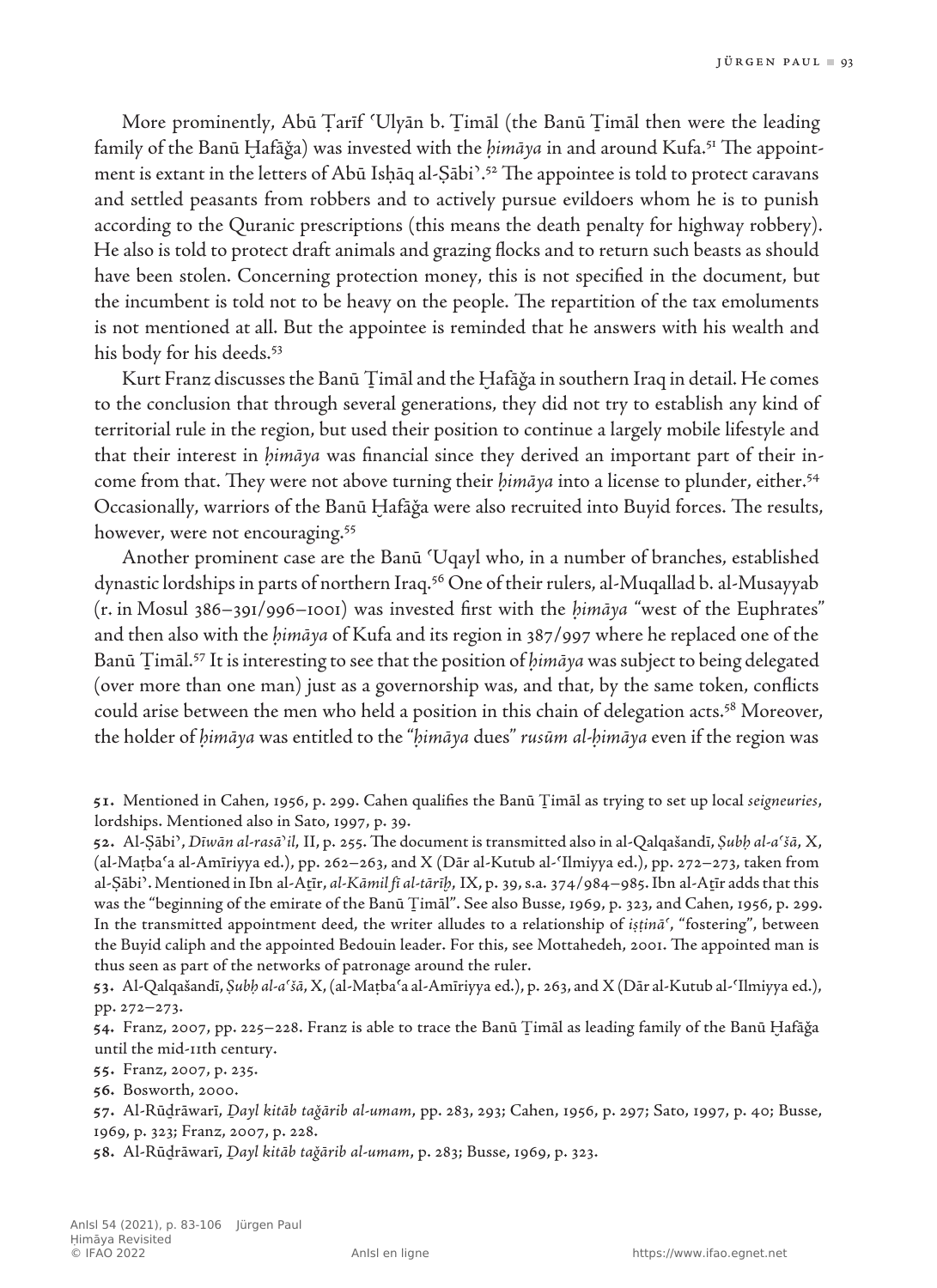otherwise in the hands of *iqṭāʿ*-holders. Together with the *ḥimāya* of Kufa, al‑Muqallad was invested with the title of "leader of the Arabs" *zaʿīm al-ʿarab*. 59 In the following years and decades, the two groups—the Banū Ṯimāl of Ḫafāǧa and representatives of the ʿUqayl competed over resources in this area, with the Buyids playing off one group against the other.<sup>60</sup>

Later, in the mid‑11th century and thus the final stages of Buyid rule, the *ḥimāya* over the *sawād*, the cultivated land in southern Iraq, fell to the Banū Mazyad, the leading family of the Banū Asad.<sup>61</sup> They later established their rule in the region around their centre at Hilla next to Kufa, until the mid‑12th century. *Ḥimāya* in this particular region also continued to be an issue: we read that in 568/1172–1173, a Bedouin group, the Banū Ḥazn, again from the Ḫafāǧa, plundered the cultivated lands in southern Iraq, and that they were able to do so because they held the *ḥimāya* there. And again, there was competition between various Bedouin groups over this possibility to get access to resources.<sup>62</sup>

What was the nature of these protection relationships? Did the holders of *himāya* in these regions strive to establish regional states, that is, emirates? Cahen hints at such a possibility by crediting the Banū Ṯimāl with the goal of founding a *seigneurie*, and using their *ḥimāya* as one element in this endeavour. Franz, on the contrary, thinks that the Banū Ṯimāl never had such plans, and he criticises Busse for translating *ḥimāya* once as "governorship".63 But the Banū Ṯimāl are at the one end of a complex range of possibilities, with other groups such as the ʿUqayl going more into the direction sketched by Cahen and Busse. Franz summarizes his findings as follows:

The emirates offered *ḥimāya* (tribal protection) to the region as a hybrid new model of provincial statehood. […] In addition, another form of Bedouin agency must be noted: the Banū Khafāja, on the Arabian bank of the lower Euphrates, exercised the most influence on central Iraq while preferring a mobile raiding economy to state foundation.<sup>64</sup>

The "emirates" in this quote are those founded by the Banū ʿUqayl and the Banū Mazyad. It is quite telling that Franz speaks of a "hybrid new model of provincial statehood". These "hybrid provincial states" are both nomadic and sedentary; they are not altogether "independent"—they are subject to a larger structure, the Buyid emirate centered at Baghdad, and the caliphate.

Busse in turn comes to the following conclusion: Basically, he says, the situation in Iraq "corresponded to the practice in Fars where districts called *Zamm* were put under the authority

**63.** Franz, 2007, pp. 238–239; Busse, 1969, p. 87; the German term is "Statthalterschaft".

**64.** Franz, 2011, p. 31.

**<sup>59</sup>.** Busse, 1969*,* p. 323.

**<sup>60</sup>.** This is discussed at length in Franz, 2007, pp. 234–239.

**<sup>61</sup>.** Sato, 1997, p 40; Ibn al‑Aṯīr, *al‑Kāmil fī al‑tārīḫ*, IX, pp. 557–558; Bosworth, 1991.

**<sup>62</sup>.** Ibn al-Aṯīr, *al‑Kāmil fī al‑tārīḫ*, XI, p. 182. *Ḥimāya* and *ḫifāra* are used as synonyms in this passage. It must be noted that this was after the fall of the Mazyadid emirate in southern Iraq.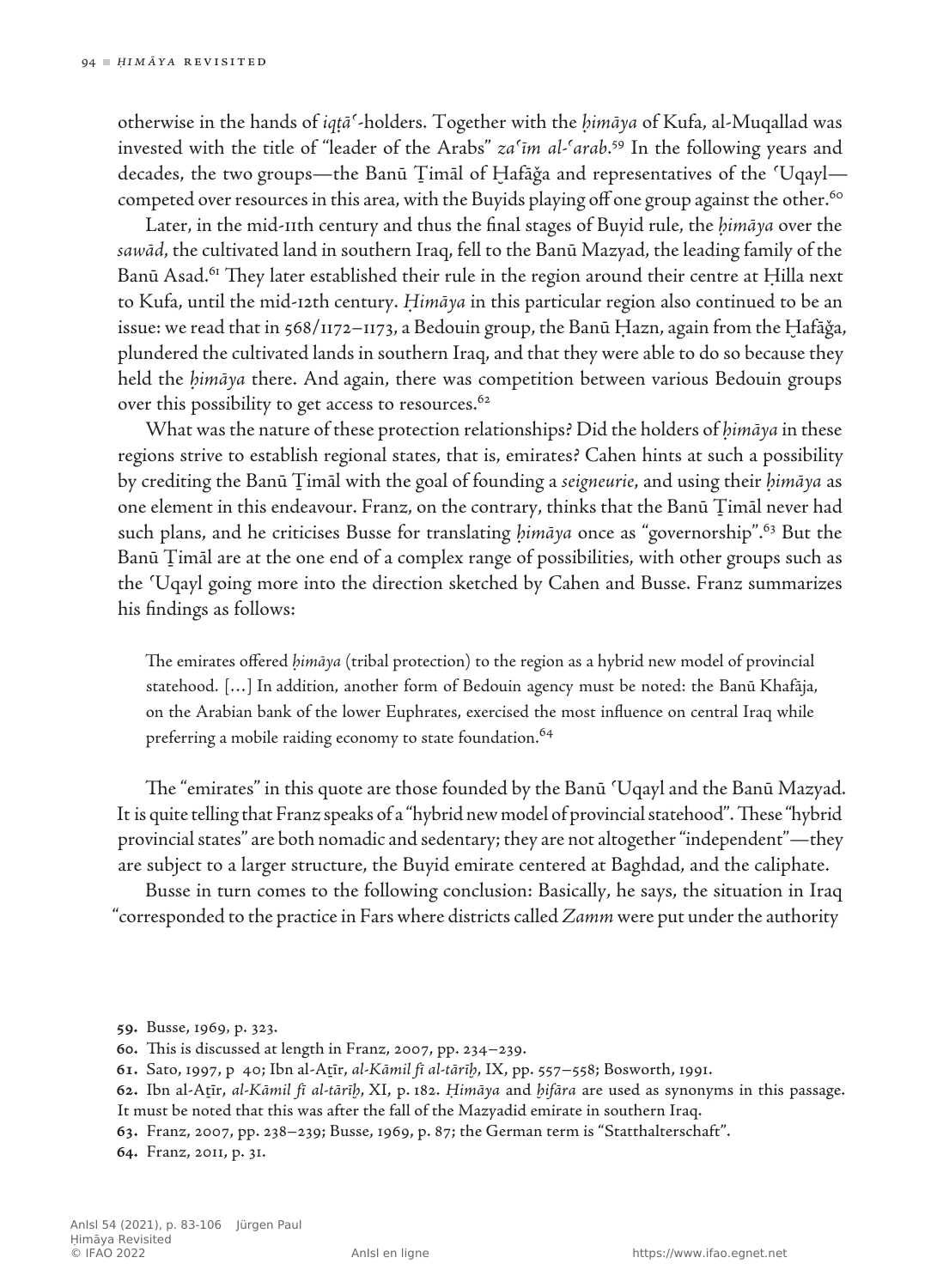of a Kurdish chieftain who was then responsible for the security of the roads and the implementation of measures ordered by the government".<sup>65</sup>

Thus, Busse draws a comparison between Arabs and Kurds: in both cases, the Buyid government decided to integrate leaders on the "nomad periphery" by appointing them to government offices—or to let them have their way, to accept their leadership (and also their extortionist practices) as a *fait accompli*.

On the "Ḫurāsān road", but also in territories within the Zagros mountain range, Kurdish groups were one of the most important political and social factors. Some of the robbers and other evildoers active around Qum who made the landowners there feel an urgent need for protection evidently were Kurds (that is, people whom the sources call *akrād*).

Cahen quotes an early example which is about *talǧiʾa*, not explicitly about *ḥimāya*. In a long story which al‑Balāḏurī tells about people in the region of Hamadan, the setting is that there, good pasture is found, and Kurds graze their flocks there, but there also are caliphal herds for which the caliph appointed his men. In a drawn-out conflict between the caliphal supervisors and the Kurds (now called "robbers") which the source reports from different perspectives, the settled landowners suffered most, in particular those living out in the open (*ahl al‑mafāza*). Their solution was to hand over their holdings first to the military commander whom the governor had sent to restore order, but when this man died, his successors were too weak to provide protection, and therefore they asked al‑Maʾmūn (caliph 198–218/813–833) to accept their lands as a gift on condition that they were allowed to stay there as his tenants and that he protected them from the bands of robbers. And so it happened.<sup>66</sup>

The letters of Ibn ʿAbbād provide numerous examples for deals between Buyid rulers and Kurdish leaders; I have already given one quote above.<sup>67</sup> The quoted letter transmits the contract between an unnamed man (evidently a Kurdish leader) and the Buyid ruler Muʾayyid al‑Dawla  $(r.$  in Gibāl—Hamadan and Isfahan—366–373/977–983). Besides the points quoted above, it is noteworthy that the Kurdish leader engages himself to keep out the "evildoing Kurds" who are called "robbers and highwaymen" *mutalaṣṣiṣa*. "Let barbarians fight barbarians"—as in the Iraqi lowlands, the Buyid government tried to dress groups in the nomadic periphery against each other. This is stated in so many words in a letter (indeed the draft of a contract which would later be concluded orally) from Ibn ʿAbbād to one Ṣadaqa b. Aḥmad, a Kurdish leader, and his sons. The addressees had taken their distances from "evildoing Kurds" *al‑akrād al‑mufsidīn* and promised loyalty to the Buyid (Muʾayyid al‑Dawla). Pomerantz sums up: the author "then requested that these tribes come to the court with the ruler to exchange loyalty oaths with him face to face. The tribes would then pledge their loyalty to the ruler in exchange for the right to pasturage in particular areas and to collect protection fees from travellers".<sup>68</sup>

**<sup>65</sup>.** Busse, 1969, p. 323.

**<sup>66</sup>.** Cahen, 1956, pp. 289, 293; al‑Balāḏurī, *Futūḥ al‑buldān*, pp. 310–311.

**<sup>67</sup>.** Cahen, 1956, p. 296; Pomerantz, 2018, p. 146; Ibn ʿAbbād, *Rasāʾil*, letter 3.5, p. 61.

**<sup>68</sup>.** Pomerantz, 2018, p. 146.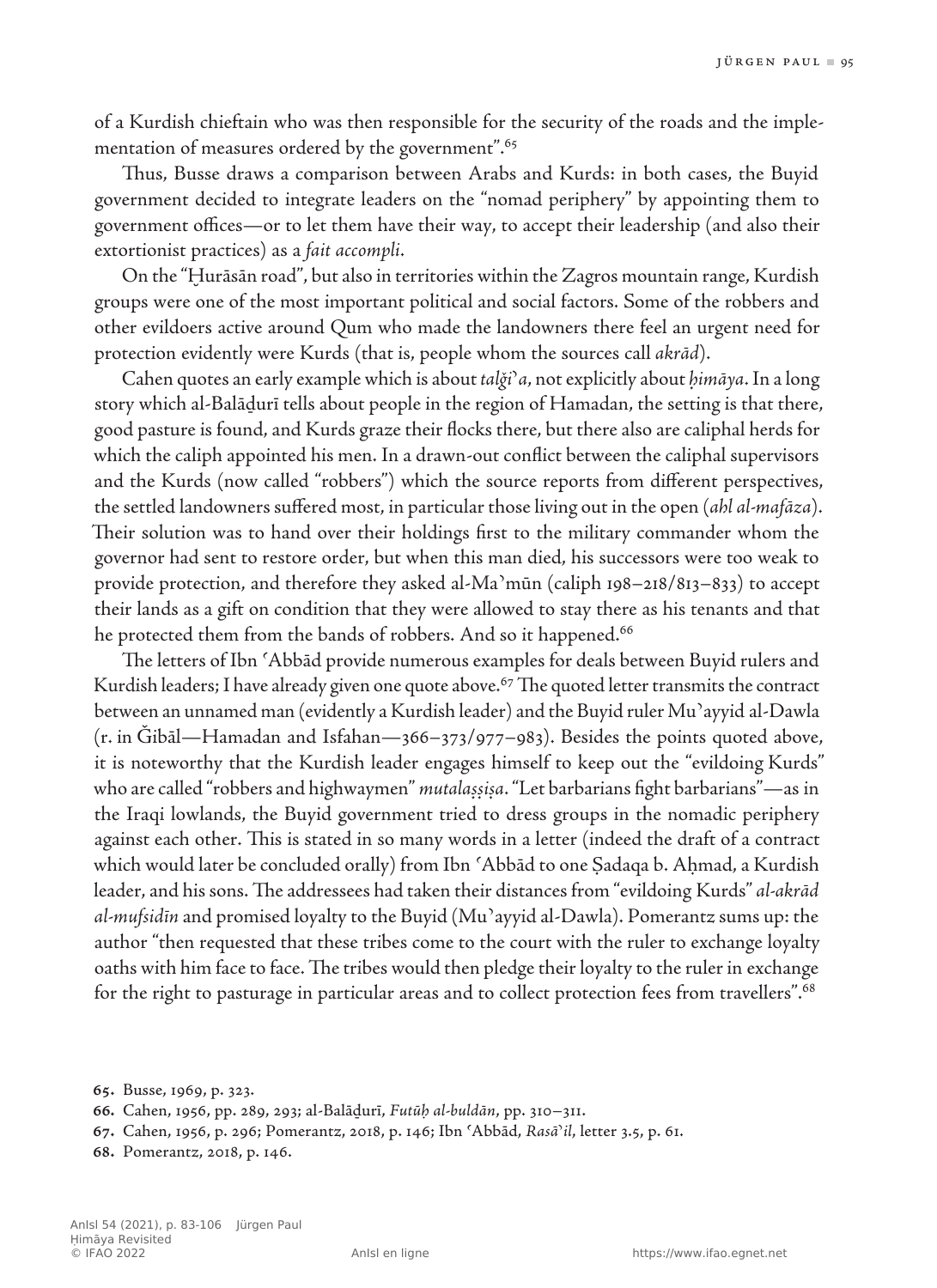The compensation for loyal service, and in particular for fighting other Kurdish groups, was the right to collect protection fees. Such a contract could also imply the granting of pasture grounds as *iqṭāʿ* together with financial support, but even that was no guarantee that the Kurds would serve their part of the contract.<sup>69</sup>

In another document, we learn that a man named Abū ʿĪsā (also a Kurdish leader) had asked to be appointed to the protection of the caravan routes, but also the guarding of the countryside in a region including Qum. His appointment meant that the government troops would not be diverted from more important tasks. But now, it had become evident that he misused his powers and that his men used their position as a licence to plunder.70 Since Ibn ʿAbbād had pledged himself for Abū ʿĪsā, he asked him now again to protect Qum and  $\bar{A}$ ba and the roads in that region so that he would not be dishonoured.<sup>71</sup>

As mentioned above, the "Road of Ḫurāsān" district (*Ṭarīq Ḫurāsān*) with its important urban centre at Ḥulwān was one of the districts frequently given in *ḥimāya*. One of the incumbents was Ibn Abī al‑Šawk, a Kurdish leader, probably one of the ʿAnnāzid dynasty.72 He was in command of the police forces in Ḥulwān and held the *ḥimāya* of the town and the *ṭarīq.* He provoked a punitive expedition by robbing a caravan with envoys returning from the East, he also took the envoys prisoner who had to be ransomed.73

Last but not least, the Kurdish leader Ḥasanwayh, when he was appointed as *raʾīs* over his group of Kurds (Šūhiǧān according to this source, Barzikānī according to others), received a decree written on behalf of the caliph al‑Ṭāʾiʿ dated *šaʿbān* 366 (beg. March 25, 977). In it, Ḥasanwayh is told to "protect the passing travellers and the sedentary population and all those who live in your province and region, protect them so that you earn praise and glory in return".<sup>74</sup>

In the Buyid period, *ḥimāya* was used as an instrument, alongside *iqṭāʿ*, to implement at least a semblance of rule (and order) on the nomadic periphery of the Buyid states. Arab Bedouin as well as Kurdish leaders were invested to "protect" a given region and the caravan routes passing through. "Protection" implied that the caravans would be safe from uncontrolled plunder, but would be subject to the payment of protection money. This continued earlier practices which were known as *ḫifāra* in the case of the Arab Bedouin and perhaps also the Kurds. In the Arab world, such a relation could be extended beyond the "protection" of caravans to the "protection" of settled agricultural districts in *uḫuwwa*-relationships; this was known in practice, if not by this term, also in the Kurdish regions. In all these cases, therefore, the central task of all government, to provide security for the subjects, was not implemented directly by government officials and troops, but indirectly by delegating it to the appointees in the corresponding regions. Arab Bedouin and Kurdish leaders saw an advantage here: they

**70.** Ibn ʿAbbād, *Rasāʾil*, letter 13.10, pp. 184–186; Pomerantz, 2018, p. 146; Paul, 2018, p 56.

**71.** Ibn ʿAbbād, *Rasāʾil*, p. 186; Pomerantz, 2018, p. 153.

**72.** For this dynasty, see Franz, forthcoming.

**73.** Miskawayh, *Taǧārib al‑umam*, II, p. 155; Busse, 1969, p. 322.

**74.** Al-Ṣābiʾ, *Dīwān al‑asāʾil*, II, p. 176. Cf. Paul, 2018. The passage quoted here came to my attention only after the letters of Abū Isḥāq had been published.

**<sup>69</sup>.** Ibn ʿAbbād, *Rasāʾil*, letter 3.7, p. 63; Pomerantz, 2018, p. 146.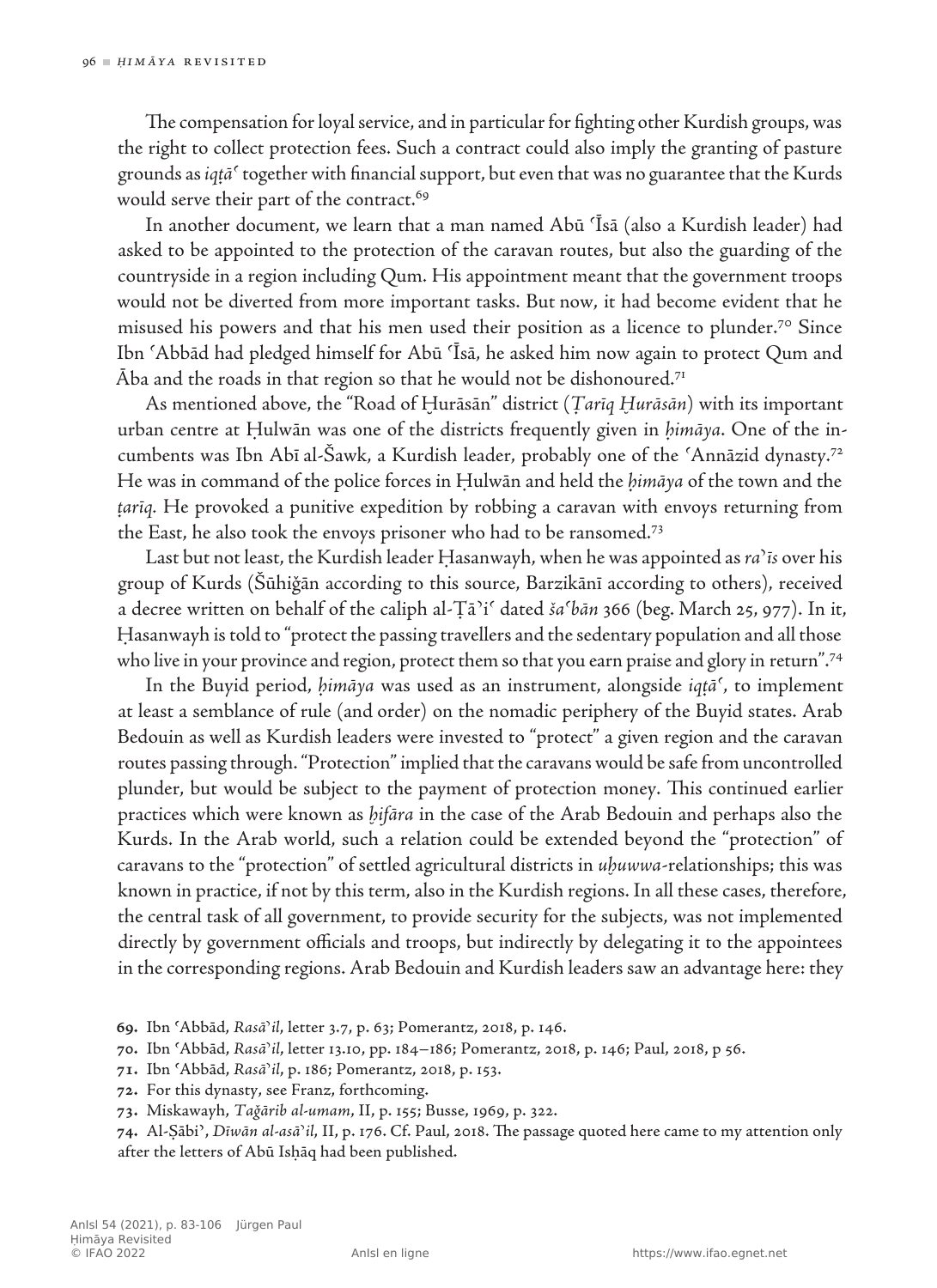drew considerable income from protection money. In case the returns of the arrangement did not satisfy them (or were insufficient to satisfy the needs or demands of their followers), the group could easily revert to plunder.

Appointments to the *ḥimaya* of districts sometimes was a building-block in state (emirate) building. Out of the Arab Bedouin and Kurdish emirates emerging during the Buyid period, quite a number had seen periods when their leaders had been invested with *ḥimāya*. In other cases, most notably the Banū Ṯimāl of Ḫafāǧa, such state-building does not seem to have been an issue.

In all cases, however, the appointed Arab Bedouin and Kurdish leaders had a share in power; we can speak of shared sovereignty here.75

## **4. Regional Aspects:** *Ḥimāya* **in the East**

In this section, I go beyond Cahen's regional focus. In discussing material from eastern Iran, I also include later sources (11th and 12th centuries) including texts written in or translated into Persian. These sources also comprise works of *inšāʾ*, copies or drafts of official or private correspondence. The question of whether the differences found in the meanings and uses of *ḥimāya* (or *ḥimāyat* in Persian) are due to an evolution over time or to a difference in language must be left to later research.

Until now, we have dealt with *ḥimāya* above all in Iraq and western Iran, the Buyid realm(s). Cahen restricted himself to precisely these regions. It is striking that sources from the east do not talk so much about *ḥimāya*, and when they do, the term does not refer to the particular policies regarding leaders on the nomadic periphery and attempts at maintaining security and order along the routes and throughout the cultivated lands. This is not because there was no need in the east to devise and implement measures to face challenges from the nomadic periphery—but these differed in the Ġaznavid and Samanid realms from what the Buyids did. Neither do we find any reminiscence of *ḥimāya* as derived from *talǧiʾa*. 76 What we do find are attempts at integrating pastoralist groups by granting them grazing grounds and/or appointing their leaders over certain districts in return for military service, but also for the job of keeping all other pastoralists away. The maxim "let barbarians fight barbarians" informed government strategies in the east as well. With regard to the Seljuq Ġuzz Turks, all states in Transoxiana and Ḫurāsān resorted to this policy.77 But as far as I can tell, the term *ḥimāyat* was not used in this context, and the pastoralists were not supposed to "protect" the regions and pastures they were assigned. Protecting the land was not delegated to allies or vassals in the east in the ways it was in the west.

**75.** For a discussion ofthe relationship between central/imperial and local power,see Paul, 2016a, pp. 228–229. **76.** There is only one reference to *talǧi*ʾ*a* at all in the Persian sources which I have studied so far, in the collection of documents and letters called the *Muḫtārāt*, no. 461, p. 457 where a person swears(in a lawsuit) not to have given over a plot of land, neither in *talǧi*ʾ*a* nor in *waqf* so that a possible sale would be legally valid and not voidable because of that.

**77.** Paul, 2007–2008; 2016b; Peacock, 2010.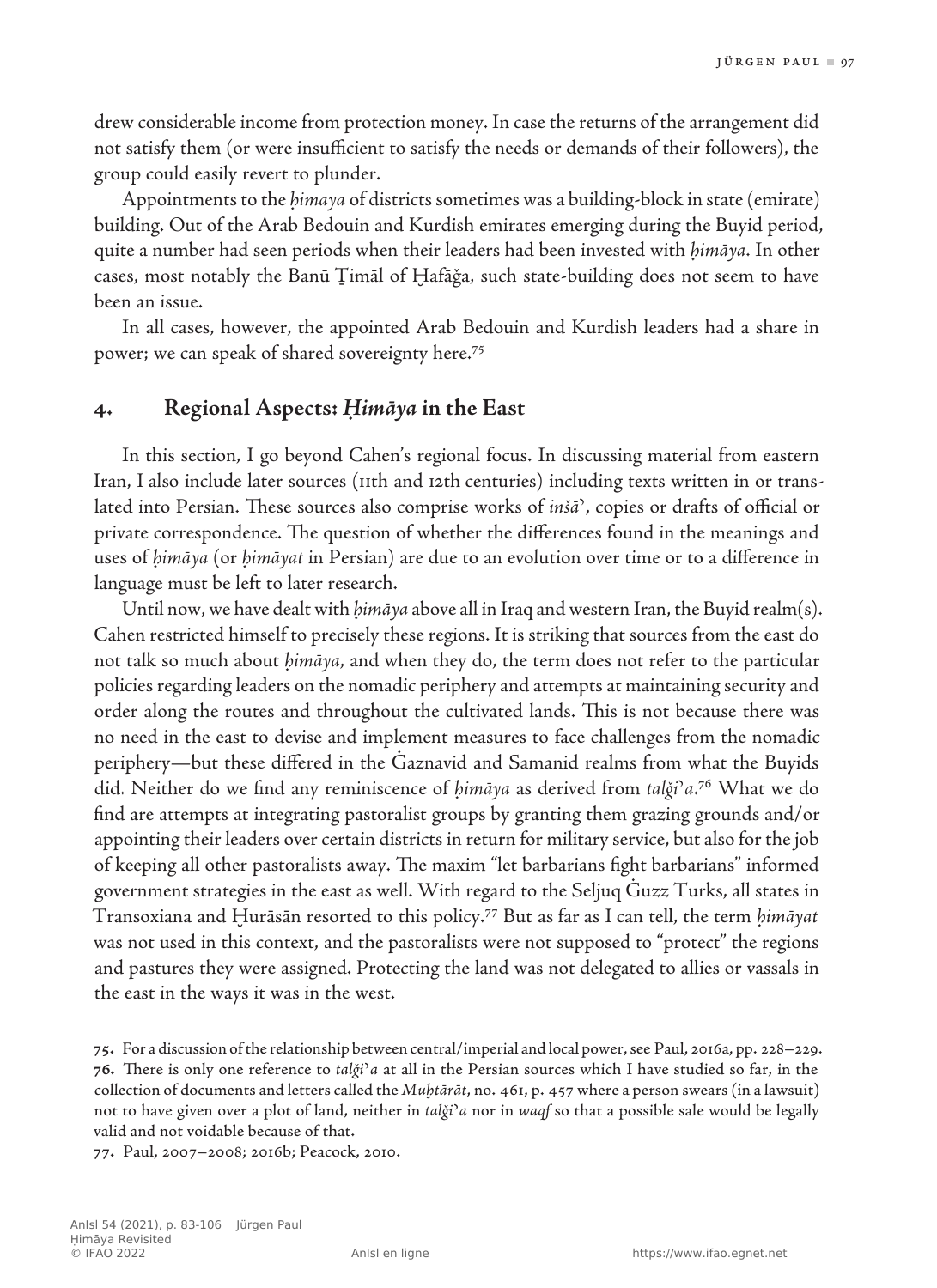Therefore, it is perhaps not surprising that the only meaning of *ḥimāya* (or *ḥimāyat* in Persian) we find in both western and eastern sources is the protection of the realm by the ruler himself. The Samanid governor in Ḫurāsān, Abū al‑Ḥasan Sīmǧūr, is praised for having exerted himself, as a military leader, in *ḥimāyat‑i bayḍa‑yi dawlat*. 78

The "protection" of cultivated lands as a pretext for extortion is mentioned only once, but the agents are not pastoralists, but soldiers. When a Ġaznavid commander and governor took over in Ḫwārazm, he had a professional army of military slaves with him. He instated clear rules of behaviour so that no one would be tempted to take a plot of land under his protection—the soldiers all received a good salary and did not need anything else. But they thought that the region was for them to plunder.79 Even if this is a single occurrence in the sources, the practice may have been widespread. In the west, the people in Rāwand (Kāšān) complained of the garrison which they had received for their protection. In Ḫwārazm, we are looking at a conquering army which had to be restricted in its looting, but interestingly, even there, "protection" was used as a screen for such behaviour.

## **5.** *Ḥimāya* **as Individual Asylum**

Much more prominent is a meaning which is not on record for the Buyid period in Iraq and western Iran; however, there is evidence for this use for later periods in these regions as well as in the east: *ḥimāya* is a term for granting asylum to individuals who flee their enemies, because they have been defeated or because they are persecuted for other reasons. In this meaning, *ḥimāya* is paralleled with *iltiǧāʾ* or Persian *panāh*, "asylum", "refuge".80 It is however interesting to see that the term *ḥimāyat* in this meaning is used only in later Persian translations from the Arabic; in the case of al-'Utbī's history of Maḥmūd the Gaznavid, where we have both the Arabic original (11th century) and the Persian translation (late 12th century), this is particularly striking. A much more detailed analysis of the terminology for "asylum" and "refuge" would be necessary to understand why the translators used *ḥimāyat* where the Arabic did not have *ḥimāya*.

In the Umayyad period, the Sāmānḫudāt, ancestor of the Samanids, sought refuge with the Arab governor Asad b. 'Abdallāh al-Qasrī81 who received him well and granted him asylum *himāyat*, the two became allies in the course of events.<sup>82</sup>

**78.** Al-ʿUtbī, Ǧurfāḏaqānī, *Tarǧuma‑yi Tārīḫ‑i yamīnī*, p. 41; *Taʾrīḫ‑i yamīnī*, p. 31. In the Arabic original, we read, in praise of the Sīmǧūrids: "Everyone of them excelled in protecting the realm like a wall on the frontier" *tafarrada kull minhum bi‑ḥimāyat al‑mulk saddan li‑l‑ṯuǧūr*. The translator used the Buyid‑period standard formula instead.

**79.** Al-Bayhaqī, *Tārīḫ‑i Bayhaqī*, p. 679. *Kasī‑rā zuhra na‑bāšad ki ba‑dastī zamīn ḥimāyatī gīrad.*

**80.** It is noteworthy that *iltiǧā*ʾ derives from the same Arabic source as *talǧi*ʾ*a* with the basic meaning of "seeking refuge".

**81.** Umayyad governor in Ḫurāsān, 106–109/724–727 and 117–120/735–738.

**82.** Naršaḫī, *Tārīḫ-i Buḫārā*, p. 70. Since we do not know on which source Naršaḫī relied for this piece, the story can also be taken as indicative of the use of the term in the Samanid period when Naršaḫī was writing (10th century).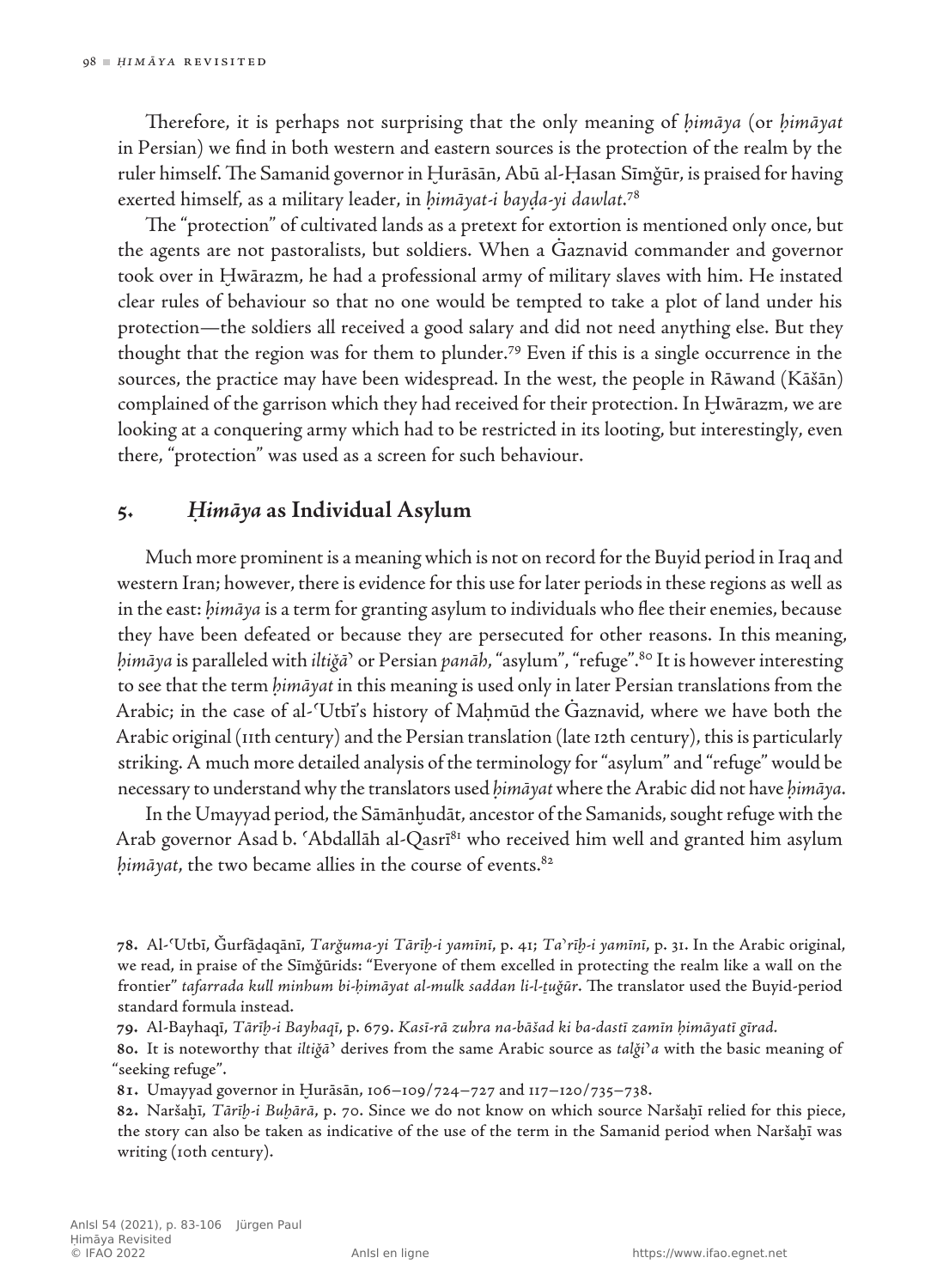In another story Fahr al-Dawla, when losing out against 'Adud al-Dawla, fled to Gurgān and sought refuge with the Ziyārid prince Qābūs b. Wušmgīr (367–402/978–1012); his hosts had to decide whether to extradite their "guest" and argued against it: how could we deliver up somebody who expects us to keep our promises and to safeguard him?83

Qābūs tried to deepen his "friendship" with Maḥmūd the Ġaznavid (388–421/998–1030) by sending a letter in which he sought support in the bounty of the sultan's *ḥimāyat*. 84 Qābūs again granted asylum to a group of Qarahanid horsemen who had made a raid into Hurāsān but had been defeated by a Gaznavid general.<sup>85</sup>

Granting asylum is sometimes a risky affair—if the person seeking refuge is on the wanted list of a strong ruler. We have some examples, mostly from the west, but later. Independent-minded local or regional leaders, lords of castles or Bedouin emirs, abode by the old values of hospitality rather than obeying the sultan's orders. One of these was the Mazyadid Sadaqa (b. Mansūr, 479–501/1086–1108), known as *malik al‑ʿarab* "Lord of the Bedouin Arabs", in whose obituary Ibn al‑Aṯīr wrote: "He spread his *ḥimāya* over all those who fled to him before the sultan, and that is something which rulers do not tolerate even from their sons".<sup>86</sup>

The other example concerns a Kurdish lord whose family held the castle of Fanak (near present‑day Cizre) for some 300 years. The lords of that castle were strong because they kept their promises and oaths, had family or tribal loyalty (*ʿaṣabiyya*) and "took by their hand everyone who sought refuge with them"; they extradited nobody, whoever he might be.<sup>87</sup>

Granting asylum to persons "whoever they may be" means in many cases that these persons absconded from prosecution. Asylum givers in such cases came into open conflict with the central authorities. Whereas in the two quoted cases, the emirs in question may have acted in compliance with non-state value systems, the following section will deal with situations where *ḥimāya* means that powerful people misused their position to shield evildoers from legal prosecution without reference to any such value system.

## **6. Illegal Protection**

The following examples again come from eastern Iran, most of them refer to the 12th century. This does not mean that the specific forms of protection they describe were unknown in other periods and places.

In the well-known collections of draft and model letters and decrees (*inšāʾ*) from the Seljuq and Ḫwārazmian periods, frequently appointees are told not to give in to *ḥimāyat*,

**<sup>83</sup>.** Al-ʿUtbī, Ǧurfāḏaqānī, *Tarǧuma‑yi Taʾrīḫ‑i yamīnī*, p. 48; *Taʾrīḫ‑i yamīnī*, p. 236.

**<sup>84</sup>.** Al-ʿUtbī, Ǧurfāḏaqānī, *Tarǧuma‑yi Taʾrīḫ‑i yamīnī*, p. 245; *Taʾrīḫ‑i yamīnī*, p. 425.

**<sup>85</sup>.** Al-ʿUtbī, Ǧurfāḏaqānī, *Tarǧuma‑yi Taʾrīḫ‑i yamīnī*, p. 283; *Taʾrīḫ‑i yamīnī*, p. 462.

**<sup>86</sup>.** Ibn al-Aṯīr, *al-Kāmil fī al‑tārīḫ*, X, p. 557 s.a. 501. In 501/1108, Ṣadaqa had been killed in a battle fought against the Seljuq sultan Barkyāruq.

**<sup>87</sup>.** Ibn al-Aṯīr, *al-Kāmil fī al-tārīḫ*, XI, p. 109 s.a. 541. *Ya*ʾ*ḫūḏūn bi‑yad kull man yaltaǧi*ʾ*uhum*. *Ḥimāya* is not mentioned here as a term, but it is clear that the procedure is the same as in the previous example. Note the use of the hand here.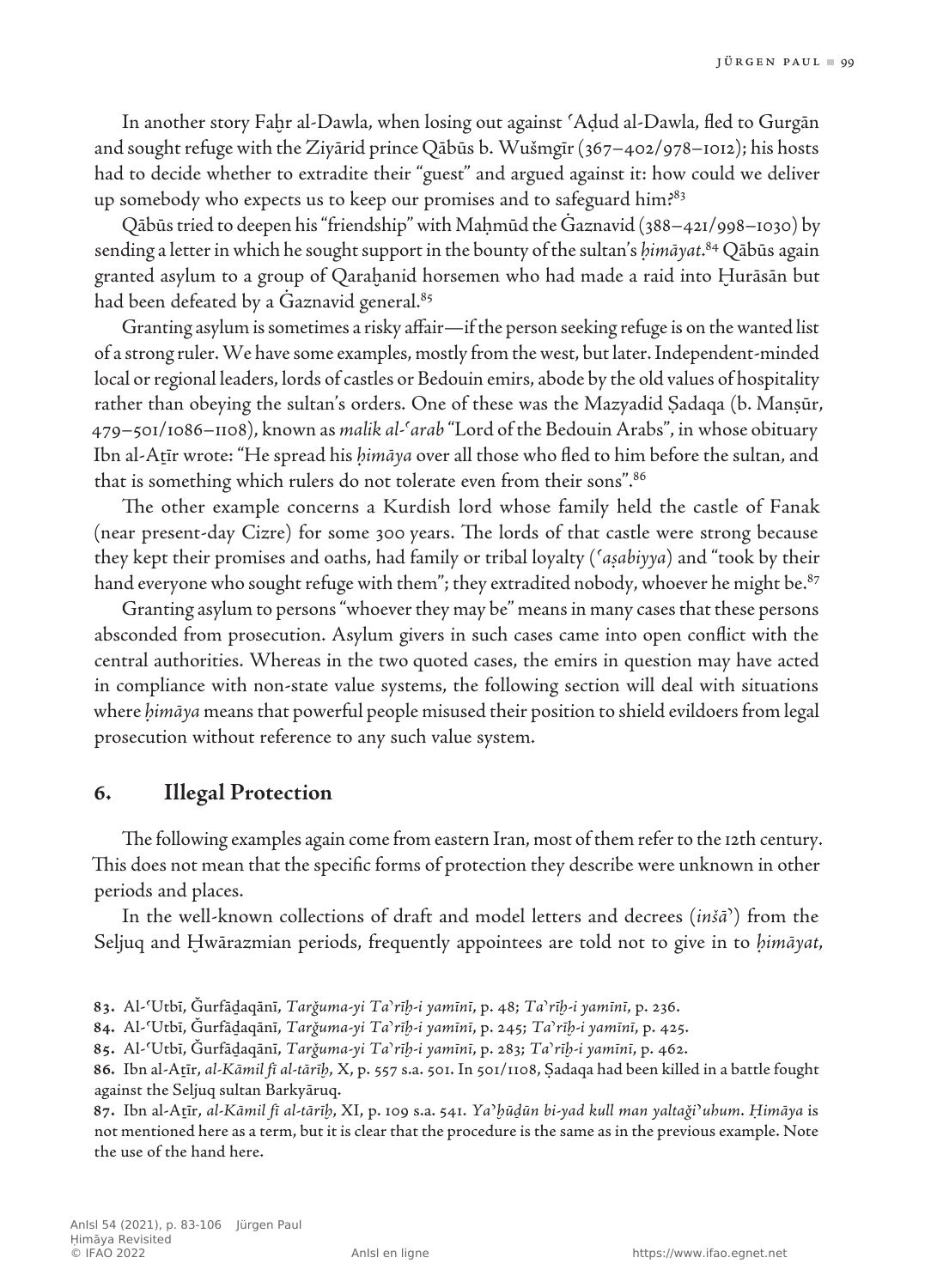often paired with *ʿināyat* ("favour"). Mayhanī, in his collection of ideal letters, gives good examples for that. The ideal behaviour is that a servant sees himself under the protection of his lord (the legitimate ruler). The *ḫidma* relationship here implies that the lord alone will foster the servant.<sup>88</sup> But the relation can also be perverted and put to bad use. Mayhanī gives an ideal letter in which notables of a town complain of someone who has deviated from the rules of law, joined evildoers (probably robbers), and come into the service (*ḫidmatkārī*) of an unnamed man "in order to hide his evil under the *ḥimāyat* of that man" so that he could grab the Muslims' belongings with impunity.<sup>89</sup>

The problem that some persons enjoyed sufficiently high protection to be able to face prosecution without risk is alluded to in many appointment deeds for cadis and other officials. Protecting robbers in whatever ways must have been widespread. Badī Atabek-i al-Ğuwaynī's collection of documents has two instances. In one case, the official representatives of the sultan in the region or province of Gurgān, the *šiḥnagān* and *muqṭaʿān*, are told to abstain from *taʿazzuz wa-ḥimāyat*, but instead to cooperate with the newly appointed overseer of pious endowments.90 In the appointment deed for a *šiḥna* in Ǧuwayn (the home region of the author in north‑western Ḫurāsān), the man is told to guard the roads well, and to fight all those who give protection *ḥimāyat* to robbers.91 Baġdādī's collection, from the Ḫwārazmian chancery, has an appointment deed for a cadi of cadis in which the appointee is warned against *ḥimāyat* and *ʿināyat* and told not to listen to any "protector" *ḥāmī*; this warning is extended also to all the local judges the man might appoint.92 The anonymous collection *al‑Muḫtārāt min al-rasā*'*il*, with a majority of items from western Iran (in particular Isfahan) and the 12th century, has an appointment deed for a *šiḥna* whose task in particular is to fight robbers. All officials throughout the realm are told to refrain from *taʿazzuz* and *ḥimāyat*. 93 In another appointment deed for someone in charge of controlling pious endowments in Isfahan, we read that administrators for the individual estates must be chosen according to the will of the newly appointed man, and in the corresponding *dīwān*, there is to be no *ḥimāyat* or intercession.94

It is therefore clear that illegal or undesired protection, intercession, patronage and clientelism, if not downright corruption, was sufficiently widespread in Seljuq Iran to warrant particular admonitions in appointment deeds, especially for judges and police officers.

But *ḥimāyat* could also be a powerful instrument for court careers. This is why Niẓām al‑Mulk warned against the participation of women in politics. Women should not be allowed

**89.** Mayhanī, *Dastūr-I dabīrī*, p. 116.

**90.** Al-Ǧuwaynī, *ʿAtabat al‑kataba*, p. 55.In earliertexts, *taʿazzuz* "getting stronger"issometimesidentified as a motivation behind entering into a *talǧi*ʾ*a*, e.g. al‑Balāḏurī, *Futūḥ al‑buldān*, pp. 294, 333, in this last case, Ibn al‑Faqīh who gives another version ofthe same story, has*taqabbul*"seeking to draw closer",Ibn al‑Faqīh, *Kitāb al‑buldān*, p. 282.

**91.** Al-Ǧuwaynī, *ʿAtabat al‑kataba*, p. 61.

- **92.** Baġdādī, *al-Tawassul*, pp. 64, 74.
- **93.** *Muḫtārāt*, p. 419, no. 396.
- **94.** *Muḫtārāt*, p. 442, no. 424.

**<sup>88</sup>.** Mayhanī, *Dastūr-i dabīrī*, p. 101. For *ḫidma*, see Paul, 2014, 2016a.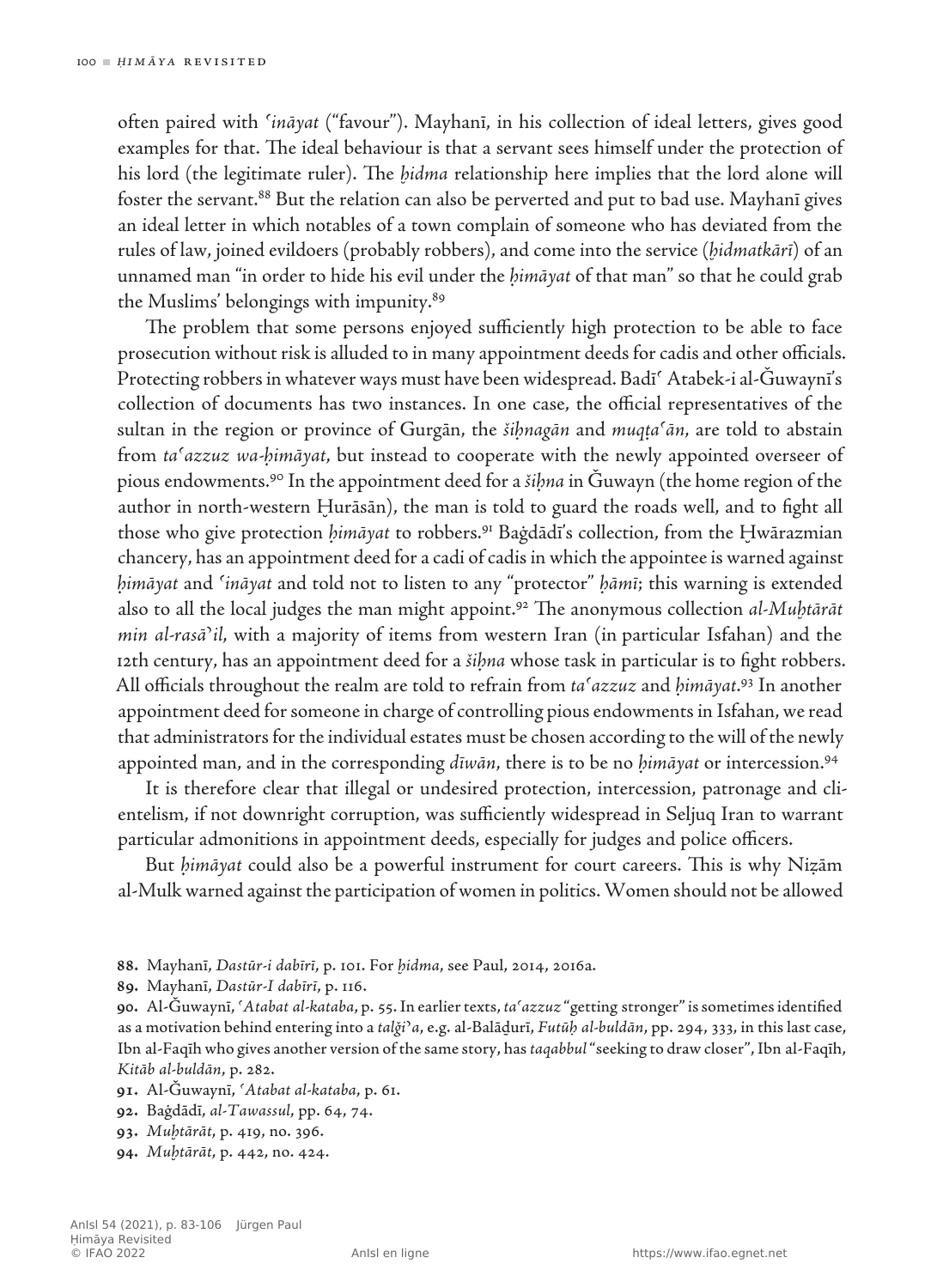to have a say in government matters or to speak to the ruler about financial or military affairs or about legal cases, they should not be allowed to intervene in such affairs or to protect anyone.<sup>95</sup>

It was an advantage (if not necessary) to have a protector at court to make a brilliant career. When the Hwārazmšāh (Tekeš, r. 567–596/1172–1200) had destroyed Miyaǧiq, his own former viceregent in western Iran, his wrath extended to his vizier in Ḫwārazm because this man had been Miyaǧiq's protector.96

## **7. Into the Mongol Period**

In the pre-Mongol period, *ḥimāya* (or *ḥimāyat*) appears in a number of meanings: first, it is related to *talǧiʾa* when a landowner hands over his land to a stronger man, hoping to get protection in return. This meaning is not prominent for the Mongol period itself, but resurfaces later, in the 15th century.<sup>97</sup> Instead, Mongol princes and princesses "protected" lands so that these were no longer subject to "normal" taxation.

Second, the central government took over the task of protecting its subjects itself and sent armed personnel into the regions. Sometimes, for these troops, extra payments were required. This seems to have been common in western Iran, Ǧibāl in particular, in the Buyid period. For the Mongol period, I have not encountered such a system.

Third, the central government delegated this task to nomad leaders, Arab Bedouin or Kurds, whom they thus tried to integrate into the state structures. The groups whom such persons led may have plundered (caravans, but also villages) all the same. This form is best seen as a kind of "benefit" (on the same lines as the *iqṭāʿ*) which a ruler bestowed on local strongmen. In some cases, *ḥimaya* was used as one component in the building of emirates. This type of *ḥimāya* is best attested in (southern) Iraq where it lasted into the 12th century, and in the mountainous regions of western Iran. It is not recorded, as far as I can tell, in eastern Iran.

Fourth, starting in the Seljuq period, we encounter *ḥimāya* as a term for "protecting" people against prosecution in court. This use of the term becomes widespread in the Mongol period.98 Related to this is the granting of asylum to unsuccessful pretenders or to losers in dynastic struggles.

A fifth facet (which has not been dealt with so far) concerns succession struggles: a faction at court and/or in the military "protects" a given pretender so that at the end, he is enthroned. In this way, the Niẓāmiyya slave soldiers "protected" Barkyāruq in the succession struggle after Malikšāh's death in 1092.99 Likewise, in Mongol Kirmān, a powerful Mongol emir started

**<sup>95</sup>.** Niẓām al-Mulk, *Siyāsat-nāma*, p. 190–191, translated by Darke, 1960, p. 191.

**<sup>96</sup>.** Al-Rāwandī, *Rāḥat al‑ṣudūr*, p. 399. *Ki Miyāǧiq ḥimāyatī‑yi ū būḏa būḏ*. For a similar use of the term, see al‑Rāwandī, *Rāḥat al-ṣudūr*, p. 366.

**<sup>97</sup>.** I have treated *ḥimāya* in 15th‑century Central Asian sources extensively in Paul, 1991b, and together with a shorter overview over earlier periods, in Paul, 1991a, pp. 164–205.

**<sup>98</sup>.** Besides the sources quoted in Paul, 1991a, p. 197. Herrmann, 2004*,* document V and comments p. 77. **99.** Nīšāpūrī, *Salǧūq‑nāma*, p. 36.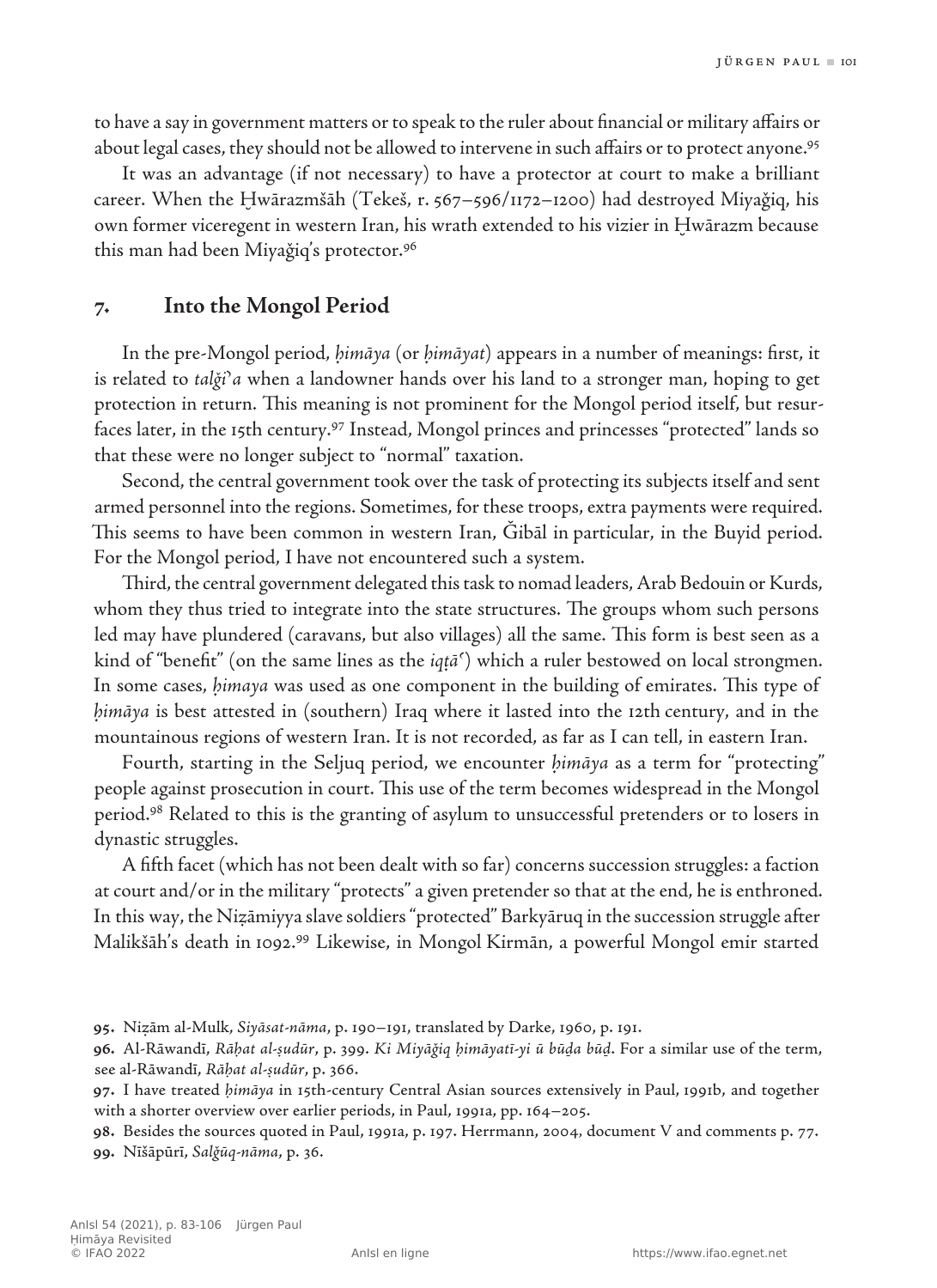"protecting" a scion of the pre‑Mongol (Ḫitay) regional dynasty so that he entered into the succession struggle.<sup>100</sup> This use is related to the protection someone needs in order to make a career at court.

The sixth meaning of *ḥimāyat* (likewise not dealt with before in this paper) is giving shelter to runaway peasants. This meaning is not on record for the pre-Mongol period, probably for a very simple reason. In the Mongol period, labour came to be the scarcest resource in agriculture (not land and not even water), and attempts at restricting peasants in their movements became stronger. Moreover, according to Mongol political thought, the ruler had the right to assign everybody, military or not, his unit (of ten, hundred and thousand) and thus his place of residence. This was one of the main uses of *ḥimāyat* in the Mongol and post‑Mongol periods. I have seen only one allusion to this in the pre-Mongol sources, but that passage seems to concern nomads. In the regional history of Ṭabaristān, one of the rulers is praised for his justice, in particular concerning one of his private domains. This was so well administered that "all the pastoralists from  $\bar{A}$ mul [...] fled from the custody of the sultan and sought his protection".<sup>101</sup>

## **Conclusion**

*Ḥimāya* or *ḥimāyat* has a wide range of meanings in the field of "protection", from a basic obligation of the ruler to illegal procedures linked to relations of clientelism and patronage. Cahen concentrated on the meaning related to *commendatio* and *talǧiʾa*, but perhaps this is a somewhat biased view. In a Buyid context, *ḥimāya* was rather linked to *iqṭāʿ* because both were instruments to integrate powerful people, military slaves, tribal leaders of Bedouin Arabs, but also Kurds, into the power networks centered on the Buyid ruler, mostly in Baghdad. The region where *ḥimāya* relations of this kind are best attested is southern Iraq and Iraq in general on the one hand and the mountainous regions of western Iran, the vast province of Gibāl, on the other. In southern Iraq, the use of the term is attested from the 10th to the late 12th century. *Ḥimāya* in this context continues Arab *ḫifāra* and also *uḫuwwa* relations, and as far as Kurds are concerned, the relations worked very much in the same way. Cahen himself admits that this form of *ḥimāya* is not connected to *talǧiʾa*.

Integrating local power holders, in particular nomads, was one of the major tasks and at the same time one of the most difficult challenges rulers in the Middle East had to face in many ages. It would be fascinating to study such forms and procedures in a comparative perspective over centuries and many different areas. Hopefully, this contribution can serve as one case study in such an endeavour.

In the Buyid context, for both Arab Bedouin and Kurdish leaders, grants of *ḥimāya* were an element in their state-building processes; but there are exceptions: not all Bedouin leaders who

**<sup>100</sup>.** Al-Kirmānī, *Simṭ al-ʿulā*, p. 28.

**<sup>101</sup>.** Ibn Isfandiyār, *Tārīḫ-i Ṭabaristān*, p. 67. *Māldārān-i Āmul* […] *az raʿīyatī‑yi sulṭān bu‑gurīḫta ba‑ḥimāyat‑i ū šudand*.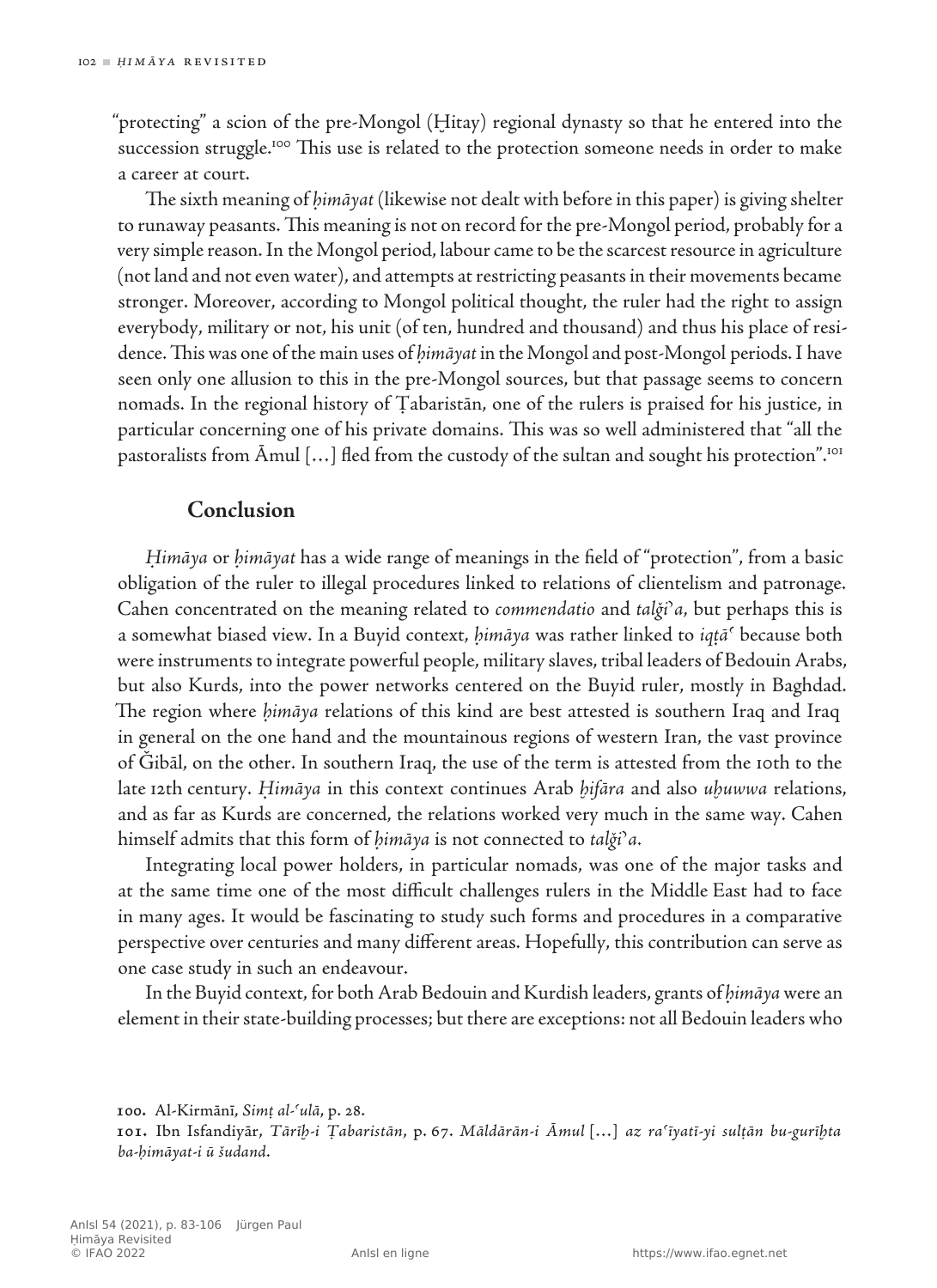held *ḥimāya* grants were interested in building emirates. But even so, the delegation of a basic obligation of the ruler to vassals and allies meant that these allies held a share in sovereignty.

In eastern Iran, however, the basic obligation of rulers to provide security does not seem to have been delegated to vassals as it was in the Buyid realm. Pastoralists were offered grazing grounds in exchange for military service—the Ġaznavids, the Qaraḫanids, the last Samanids, and regional rulers in Ḫwārazm all had recourse to such deals with the Ġuzz Turks. The contracts often included the obligation on the part of the pastoralists to fight all other such pastoralists, but not the general task of "protecting" a given district.

In the east, *ḥimāya* mostly meant "granting refuge or asylum to losing pretenders or otherwise prosecuted persons", and this meaning later is to be found also in the west. In such contexts, it is coterminous with *iltiǧāʾ* (or Persian *panāh*), with strong connotation to non-state values. As an extension of this meaning, we can see that the term was used also for "protecting evildoers" or "promoting careers", both strongly disapproved of. This meaning is also present in Mongol-period sources (including documents) when the practice of "protecting" a party in a lawsuit appears to have been widespread. In the Mongol period, a completely new meaning of the term emerges, linked to the Mongol concept of the right and obligation of the ruler to fix everybody's place of residence within the framework of the Mongol decimal system: giving shelter to runaway peasants.

"Protection" was a task both for rulers (and therefore a "public" task if such a qualification makes sense at all in an Iraqi and Iranian context) and for patrons (and thus a "private" affair). It was "privatised" in the Buyid realms: delegating it to men who were not simply government officials but leaders in their own right was tantamount to blur the distinctions.

## **Bibliography**

#### *Working Tools*

*EI*<sup>2</sup> = *Encyclopédie de l'islam*, 2nd ed., 12 vols, Brill, Leiden, 1960-2007.

#### *Primary Sources*

Baġdādī, Bahāʾ al-Dīn Muḥammad, *al‑Tawassul ilā al‑tarassul*, A. Bahmanyār (ed.), Širkat‑i sihāmī‑yi čāp, Tehran, 1315. al-Balāḏurī, Aḥmad b. Yaḥyā, *Futūḥ al‑buldān*, M. J. de Goeje (ed.), Brill, Leiden, 1866. al-Bayhaqī, Abū al-Faḍl, *Tārīḫ‑i Bayhaqī*, Ġanī Fayyāḍ (ed.), Čāpḫāna‑yi bānk‑i millī‑yi Īrān, Tehran, 1324.

*EI*<sup>3</sup> = *The Encyclopaedia of Islam*, 3rd ed., Brill, Leiden, online since 2007.

- al-Ǧuwaynī, Badīʿ Atabek, *ʿAtabat al-kataba*, Muḥammad Qazwīnī (ed.), Širkat‑i sihāmī‑yi čāp, Tehran, 1329.
- al-Ḫawārizmī, Abū ʿAbdallāh Muḥammad b. Aḥmad, *Mafātiḥ al‑ʿulūm*, Gerlof van Vloten (ed.), Brill, Leiden, 1895.
- Ibn ʿAbbād, *Rasāʾil*, ʿAbd al‑Wahhāb ʿAzzām (ed.), Dār al-Fikr al-'Arabī, Cairo, 1947.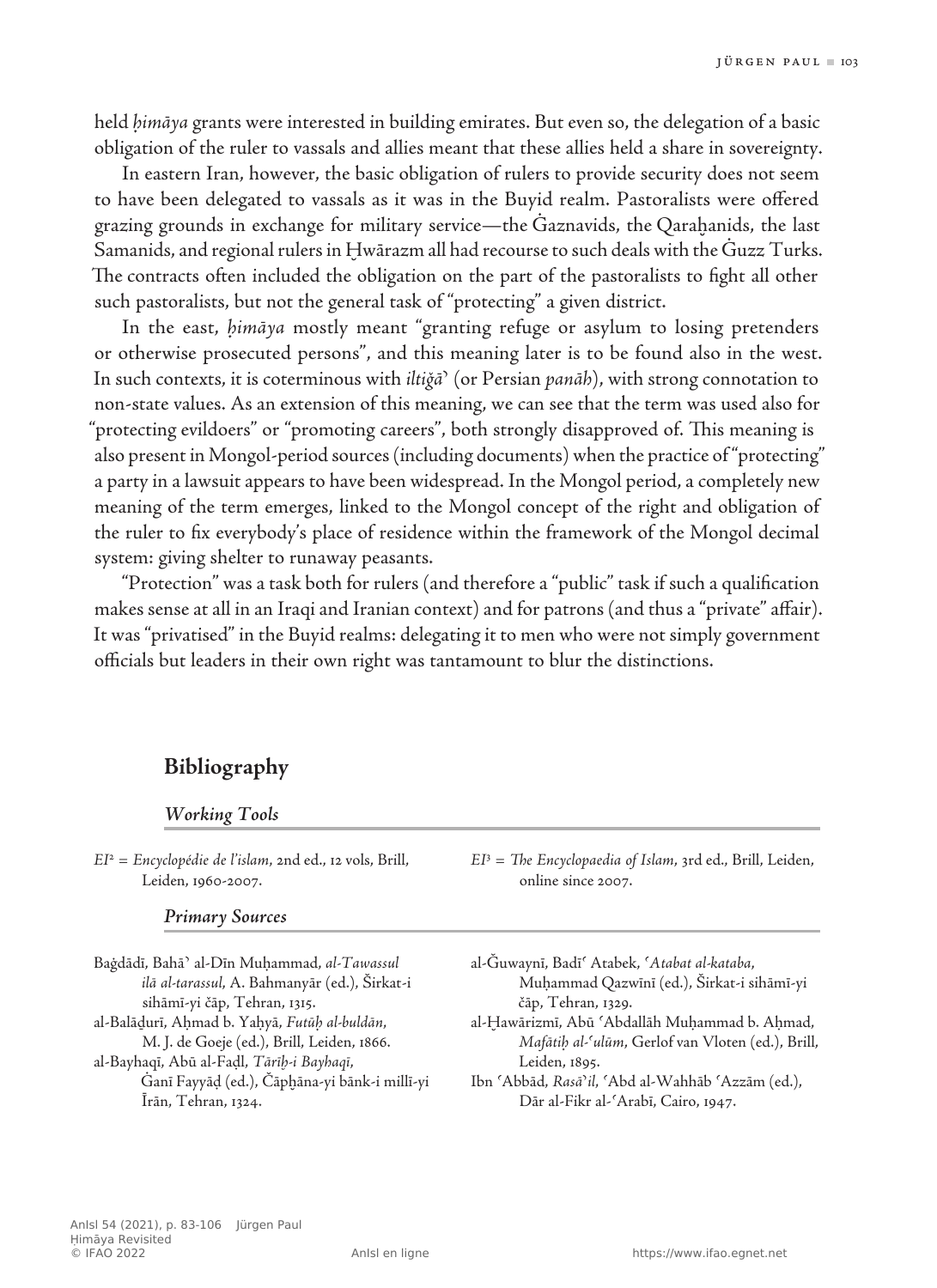- Ibn al-Aṯīr, *al-Kāmil fī al-tārīḫ*, 11 vols., Abū al‑Fidāʾ ʿAbd Allāh al‑Qāḍī (ed.), Dār al‑Kutub al‑ʿIlmiyya, Beyrouth, 1982.
- Ibn al-Faqīh, Aḥmad b. Muḥammad, *Kitāb al‑buldān*, M. J. de Goeje (ed.), Brill, Leiden, 1885.
- Ibn Isfandiyār, *Tārīḫ-i Ṭabaristān*, ʿAbbās Iqbāl (ed.), Asāṭir, Tehran, 1389.
- al-Kāsānī, Masʿūd b. Aḥmad, *Badāʾiʿ al-ṣanāʾiʿ fī tartīb al‑šarāʾiʿ*, Zakaryā ʿAlī Yūsuf (ed.), Maṭbaʿat al‑Imām, Cairo, n.d (*ca.* 1969).
- al-Kirmānī, Nāṣir al-Dīn Munšī, *Simṭ al-ʿulā li-l-ḥaḍra al-ʿulyā*, ʿAbbās Iqbāl (ed.), Širkat‑i sihāmī‑yi čāp, Tehran, 1328.
- Mayhanī, Muḥammad b. ʿAbd al-Ḫāliq, *Dastūr‑i dabīrī*, Adnan Erzi (ed.), Türk Tarih Kurumu Basımevi, Ankara, 1962.
- Miskawayh, Aḥmad b. Muḥammad, *Taǧārib al‑umam*, Henri Amedroz (ed.), Širkat al‑Tamaddun, Cairo, 1915.
- *al-Muḫtārāt min al-rasāʾil*, Ġulam‑Riḍā Ṭāhir, Īraǧ Afšār (ed.), Mawqūfāt‑i duktur Maḥmūd Afšār Yazdī, Tehran, 1378.
- al-Muqaddasī, Muḥammad b. Aḥmad, *Aḥsan al‑taqāsīm fī maʿrifat al‑aqālīm*, M. J. de Goeje (ed.), Brill, Leiden, 1906.
- Naršaḫī, Muḥammad b. Ǧaʿfar, *Tārīḫ‑i Buḫārā*, M. Riḍawī (ed.), Sanāʾī, Tehran, 1317.
- Nīšāpūrī, Ẓahīr al-Dīn, *Salǧūq-nāma*, A. Morton (ed.), The Gibb Memorial Trust, Warminster, 2004.
- Niẓām al-Mulk, Abū al-Ḥasan, *Siyāsat‑nāma*, Muḥammad Qazwīnī (ed.), Ṭahūrī, Tehran, 1334 (English Translation H. Darke: *The Book of Government or Rules for Kings*, Routledge, Kegan Paul, London, 1960).
- al-Qalqašandī, Aḥmad b. ʿAlī, *Ṣubḥ al‑aʿšā fī ṣināʿat al‑inšāʾ*, vol. 10, al‑Maṭbaʿa al‑Amīriyya, Cairo, 1916; Dār al‑Kutub al‑ʿIlmiyya, Beyrouth, 1987.
- al-Qummī, al-Ḥasan b. Muḥammad, *Tārīḫ‑i Qum*, Ǧalāl al‑Dīn Ṭihrānī (ed.), Tūs, Tehran, 1341.
- al-Rāwandī, Muḥammad b. ʿAlī, *Rāḥat al‑ṣudūr*, Muḥammad Iqbāl (ed.), Luzac, Brill, London, Leiden, 1921.
- al-Rūḏrāwarī, Abū Šuǧāʿ Muḥammad, *Ḏayl kitāb taǧārib al‑umam*, part III in Ibn Miskawayh, *Taǧārib al‑umam*.
- al-Ṣābiʾ, Abū Isḥāq Ibrāhīm, *Dīwān al‑rasāʾil*, 2 vols., Iḥsān Ḏūnnūn al‑Ṯāmirī (ed.), al‑Furqān, London, 2017.

al-ʿUtbī, Abū Naṣr, Ǧurfāḏaqānī, Abū al‑Šaraf Nāṣiḥ, *Tarǧuma‑yi Tārīḫ‑i yamīnī*, Ǧaʿfar Šiʿār (ed.), Bungāh‑i tarǧuma wa‑našr‑i kitab, Tehran, 1345.

al-ʿUtbī, Abū Naṣr, *Taʾrīḫ-i yamīnī*, Yūsuf al-Hādī (ed.), Mīrāt-i maktūb, Tehran, 2008.

#### *Secondary Sources*

- Bosworth, Clifford Edmund, "Mazyad, Banū", *EI*<sup>2</sup> , VI, 1991, pp. 965–966.
- Bosworth, Clifford Edmund, "ʿUḳaylids", *EI*<sup>2</sup> , X, 2000, pp. 786–787.
- Busse, Heribert, *Chalif und Großkönig. Die Buyiden im Iraq (945‑1055)*, Orient-Institut der Deutschen Morgenländischen Gesellschaft, Beirut, 1969.
- Cahen, Claude, "L'évolution de l'*iqṭāʿ* du ixe au xiii<sup>e</sup> siècle : contribution à une histoire comparée des sociétés médiévales", *Annales ESC* 8, 1, 1953, pp. 25–52.
- Cahen, Claude, "Notes pour l'histoire de la *ḥimāya*", in *Mélanges Louis Massignon*, I, Institut Français de Damas, Damas, 1956, pp. 287–303.
- Chelhod, Joseph, "Ḥimā", *EI*2 III, 1971, p. 393.
- Drechsler, Andreas, *Die Geschichte der Stadt Qom im Mittelalter (650–1350): politische und wirtschaftliche Aspekte*, Klaus Schwarz, Berlin, 1999.
- Franz, Kurt, "Resources and Organizational Power: Some Thoughts on Nomadism in History", in Stefan Leder & Bernhard Streck (eds.), 2005, pp. 55–77.
- Franz, Kurt, *Vom Beutezug zur Territorialherrschaft : das lange Jahrhundert des Aufstiegs von Nomaden zur Vormacht in Syrien und Mesopotamien 286-420/889-1029*, Reichert, Wiesbaden, 2007.
- Franz, Kurt, "The Bedouin in History or Bedouin History?", *Nomadic Peoples* 15, 1, 2011, pp. 11–53.
- Franz, Kurt, "ʿAnnāzids", *EI*<sup>3</sup> , forthcoming.
- Heidemann, Stefan, *Die Renaissance der Städte in Nordsyrien und Nordmesopotamien. Städtische Entwicklung und wirtschaftliche Bedingungen in al-Raqqa und Ḥarrān von der Zeit der beduinischen Vorherrschaft bis zu den Seldschuken*, Brill, Leiden, 2002.
- Herrmann, Gottfried, *Persische Urkunden der Mongolenzeit*, Harrassowitz, Wiesbaden, 2004.
- Imber, Colin*, Ebuʾs-suʿud. The Islamic Legal Tradition*, Edinburgh University Press, Edinburgh, 1997.